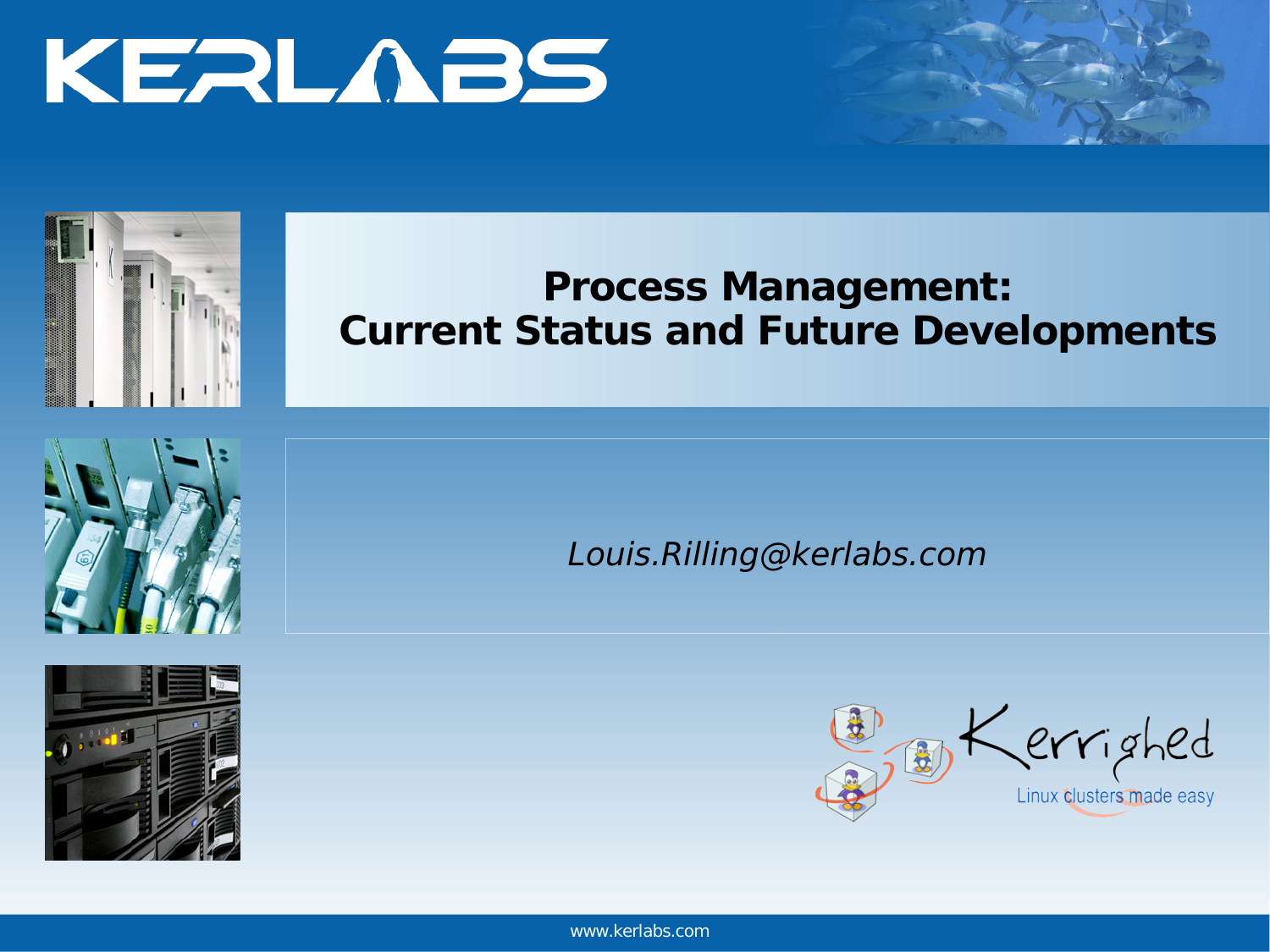



Kerrighed

www.kerlabs.com

**KEALABS**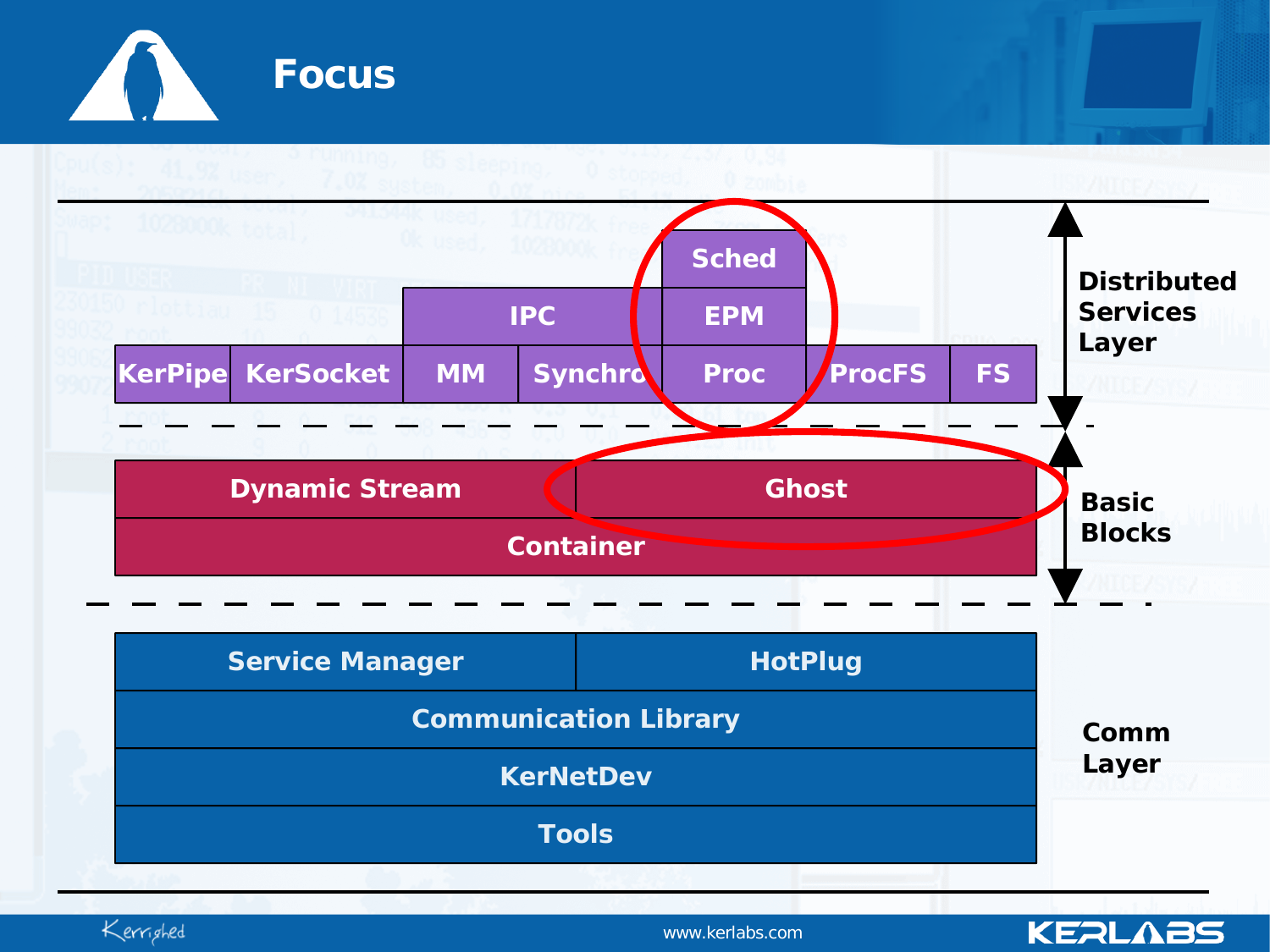





- Migration, Distant fork, Checkpoint (EPM)
- System containers  $\blacksquare$
- Global scheduler  $\blacksquare$
- 
- Directions to investigate, but when?  $\blacksquare$
- Porting issues  $\blacksquare$
- Summarizing timeline $\blacksquare$







KERLABS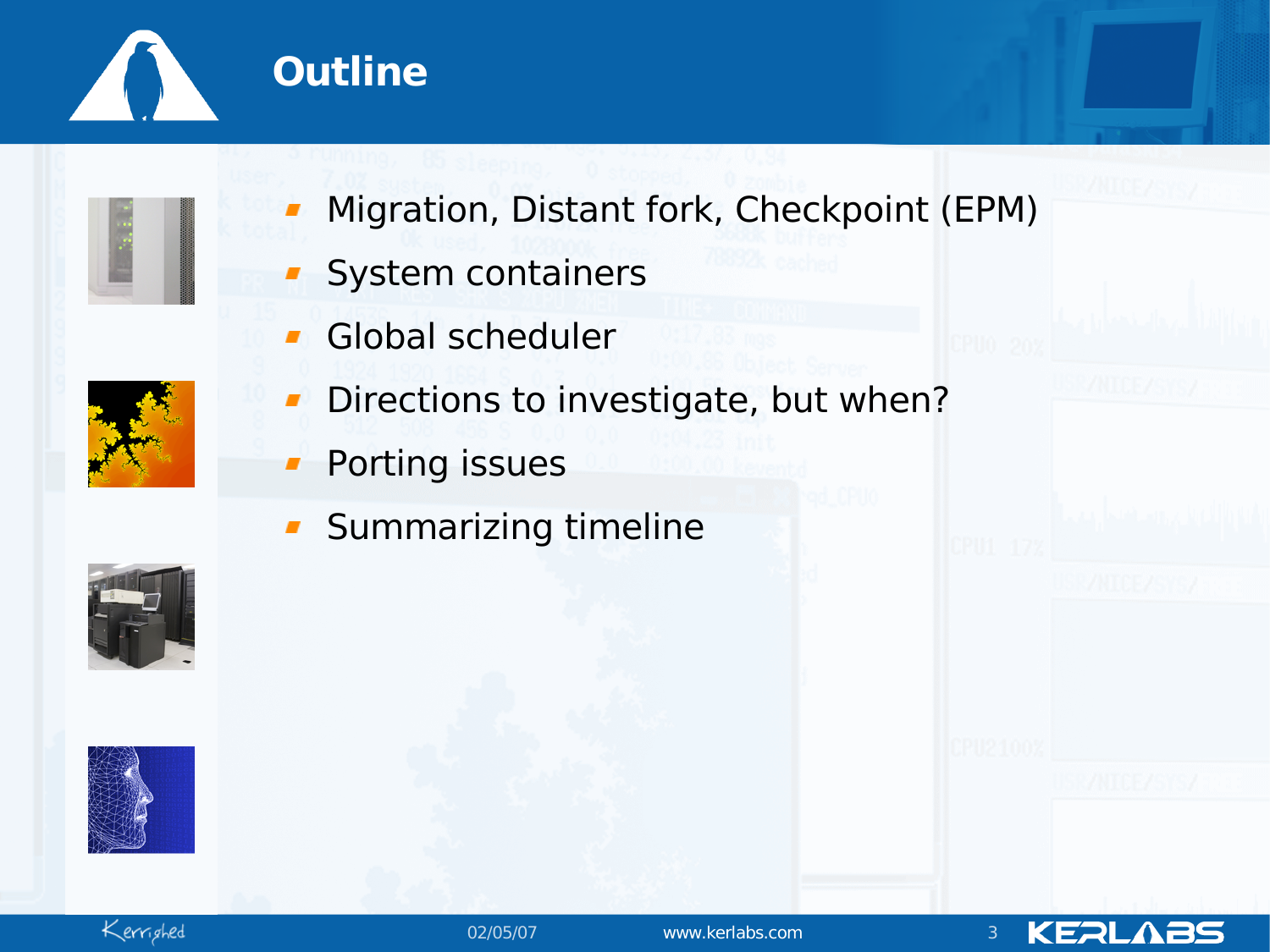



- Migration, Distant fork, Checkpoint (EPM)
- System containers  $\mathbf{r}$
- Global scheduler  $\blacksquare$
- 
- Directions to investigate, but when?  $\blacksquare$
- Porting issues  $\blacksquare$
- Summarizing timeline $\blacksquare$









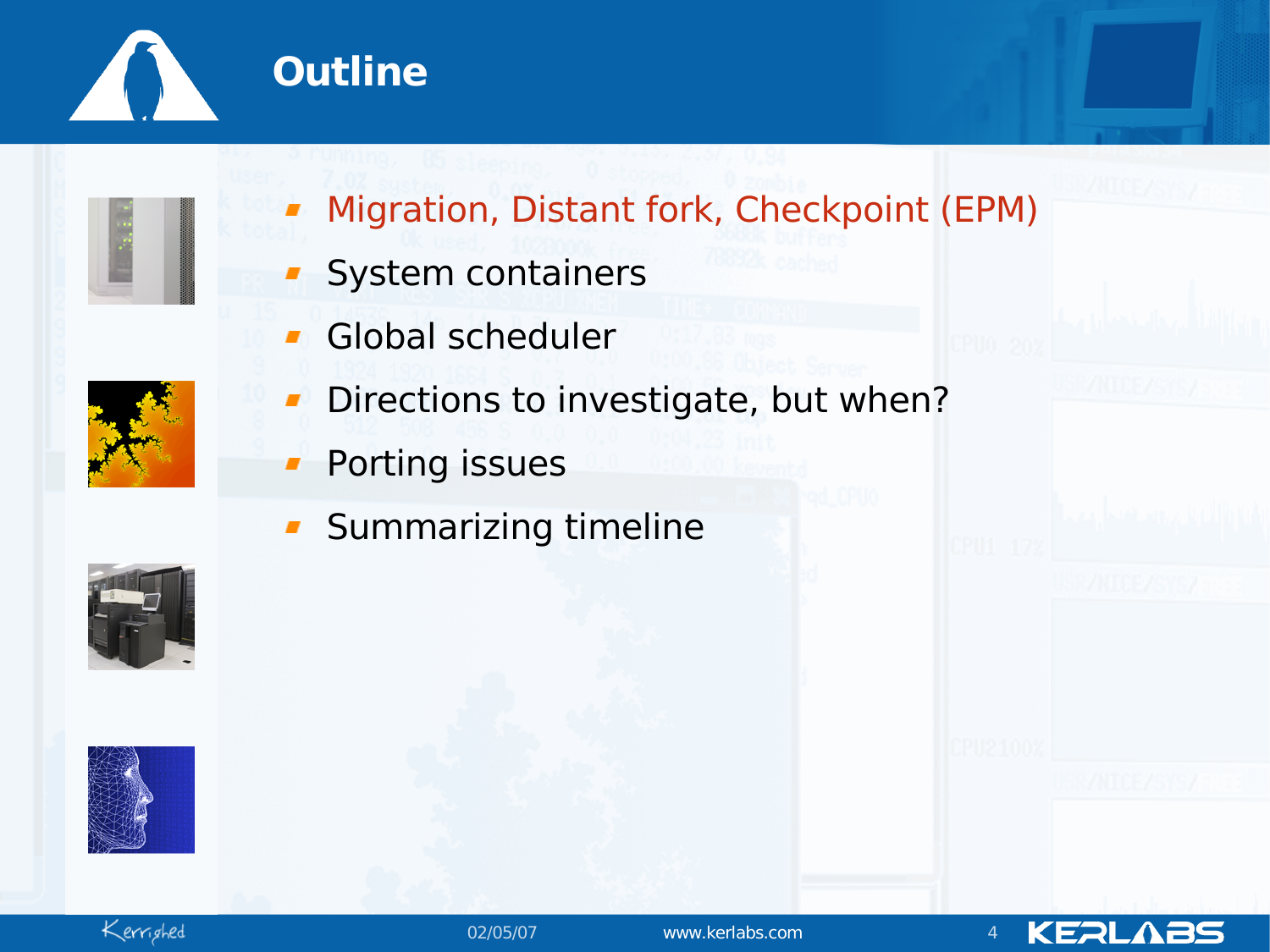

## **Outline**



- Migration, Distant fork, Checkpoint (EPM)
	- **J** What is working?
	- Making limitations safe  $\varpi$
- 
- **System containers**
- Global scheduler  $\blacksquare$
- Directions to investigate, but when?  $\blacksquare$
- Porting issues
- Summarizing timeline





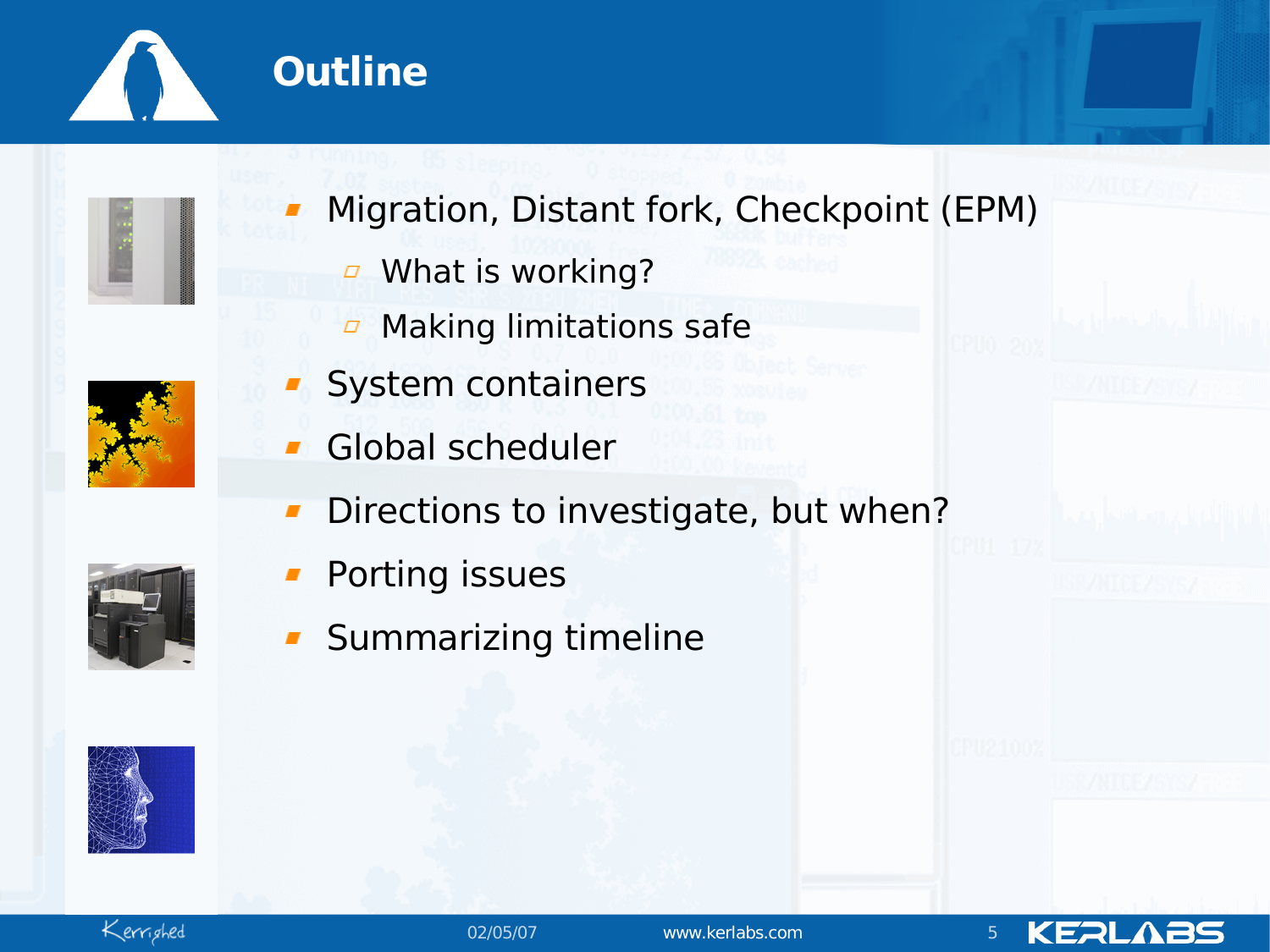

## **Outline**



- Migration, Distant fork, Checkpoint (EPM)
	- What is working?
	- Making limitations safe  $\varpi$
- **System containers**
- Global scheduler  $\blacksquare$
- Directions to investigate, but when?  $\blacksquare$
- Porting issues
- Summarizing timeline





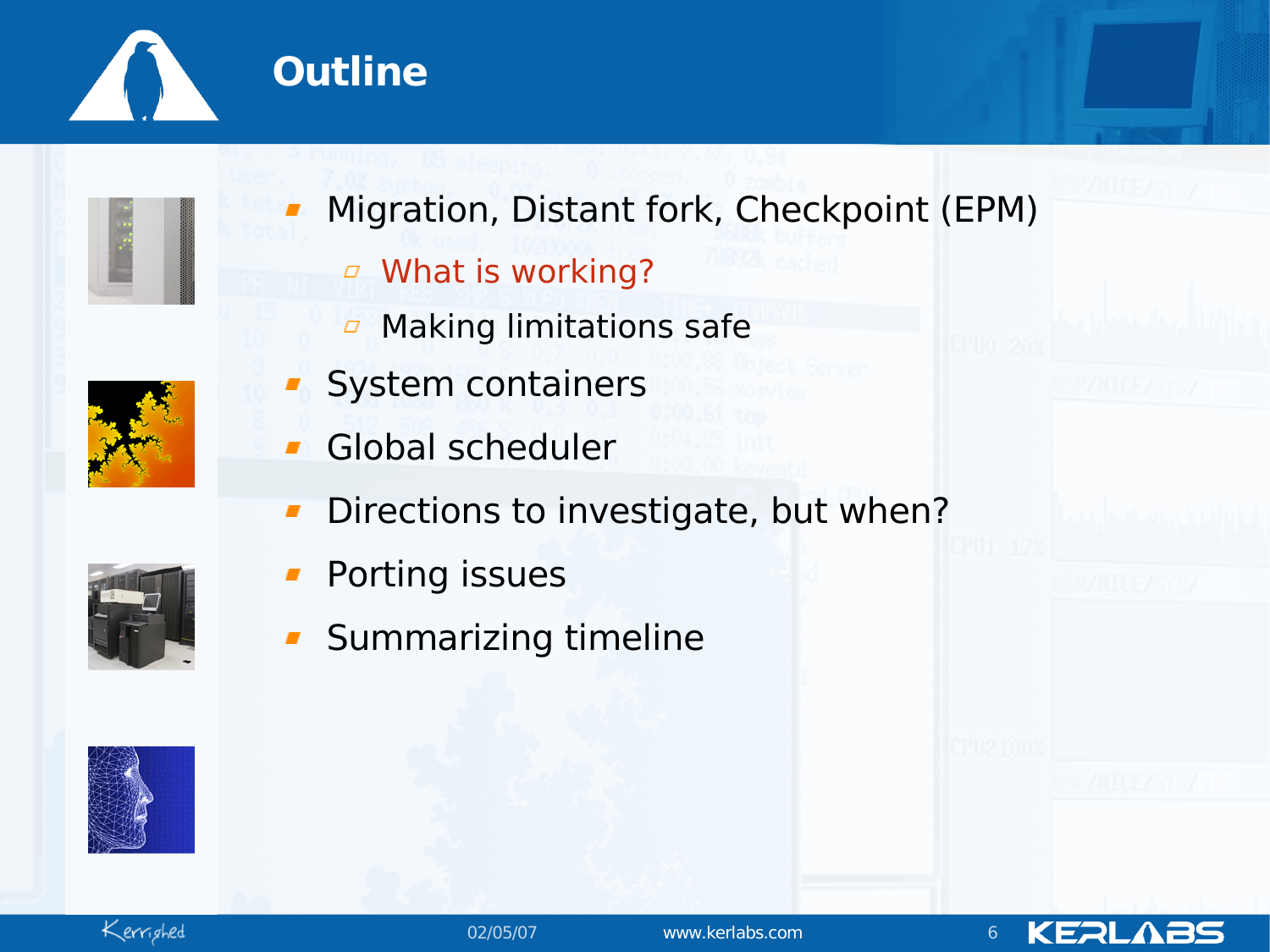

# **Clone Flags (until Linux 2.6.18)**

| CLONE VM             | Share VM (same mm) with caller                                                                     |  |  |  |  |  |  |
|----------------------|----------------------------------------------------------------------------------------------------|--|--|--|--|--|--|
| CLONE FS             | Share fs info (same fs) with caller                                                                |  |  |  |  |  |  |
| CLONE FILES          | Share open files (same files) with caller                                                          |  |  |  |  |  |  |
| CLONE SIGHAND        | Share signal handlers and ignored signals (same sighand) with caller                               |  |  |  |  |  |  |
| <b>CLONE PTRACE</b>  | Let tracing continue on the clone too                                                              |  |  |  |  |  |  |
| CLONE VFORK          | Caller wants the clone to wake it up on mm release (exit or exec)                                  |  |  |  |  |  |  |
| <b>CLONE PARENT</b>  | Clone has same parent (real parent) as the caller                                                  |  |  |  |  |  |  |
| <b>CLONE THREAD</b>  | Same thread group as caller<br>(tgid, signal, sighand, real_parent, group_leader, process_keyring) |  |  |  |  |  |  |
| <b>CLONE NEWNS</b>   | New namespace group                                                                                |  |  |  |  |  |  |
| CLONE_SYSVSEM        | Share system V SEM UNDO semantics with caller                                                      |  |  |  |  |  |  |
| CLONE SETTLS         | Create a new TLS for the clone                                                                     |  |  |  |  |  |  |
| CLONE PARENT_SETTID  | Set clone PID in the caller                                                                        |  |  |  |  |  |  |
| CLONE CHILD CLEARTID | Clear the PID in the clone VM on mm release (exit or exec)                                         |  |  |  |  |  |  |
| CLONE DETACHED       | Unused, ignored                                                                                    |  |  |  |  |  |  |
| CLONE UNTRACED       | Tracing process won't force ptrace on this clone                                                   |  |  |  |  |  |  |
| CLONE CHILD SETTID   | Set clone PID in the clone                                                                         |  |  |  |  |  |  |
| <b>CLONE STOPPED</b> | Start in stopped state                                                                             |  |  |  |  |  |  |
|                      |                                                                                                    |  |  |  |  |  |  |



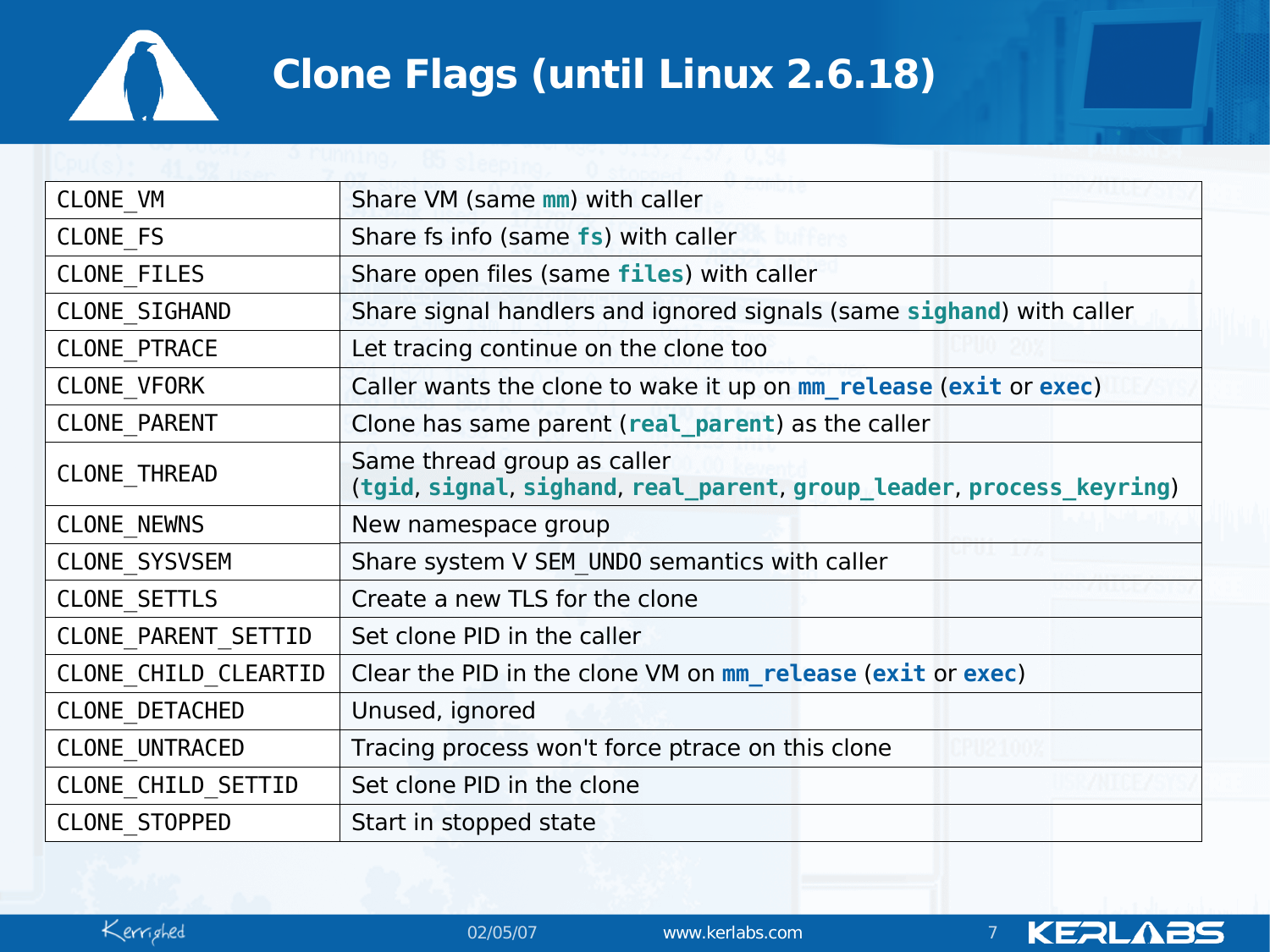

#### Migration

- *D* Works for sequential processes
	- Nothing shared with another task, except file descriptors initially (POSIX semantics of **fork**)
- Signals may be lost during migration  $\varpi$ 
	- To be fixed shortly
- Needs testing with Linux Test Project  $\Box$
- **Distant fork** 
	- OK with clone flags **CLONE\_CHILD\_**{**SETTID**, **CLEARTID**}  $\Box$ (needed by all **fork** in recent GNU libc)
	- Not used if any other clone flag specified  $\varpi$ 
		- **CLONE\_PARENT** and **CLONE\_PARENT\_SETTID** supported very soon
		- All threads of a thread group remain on a same node
	- Under heavy test with Linux Test Project $\Box$



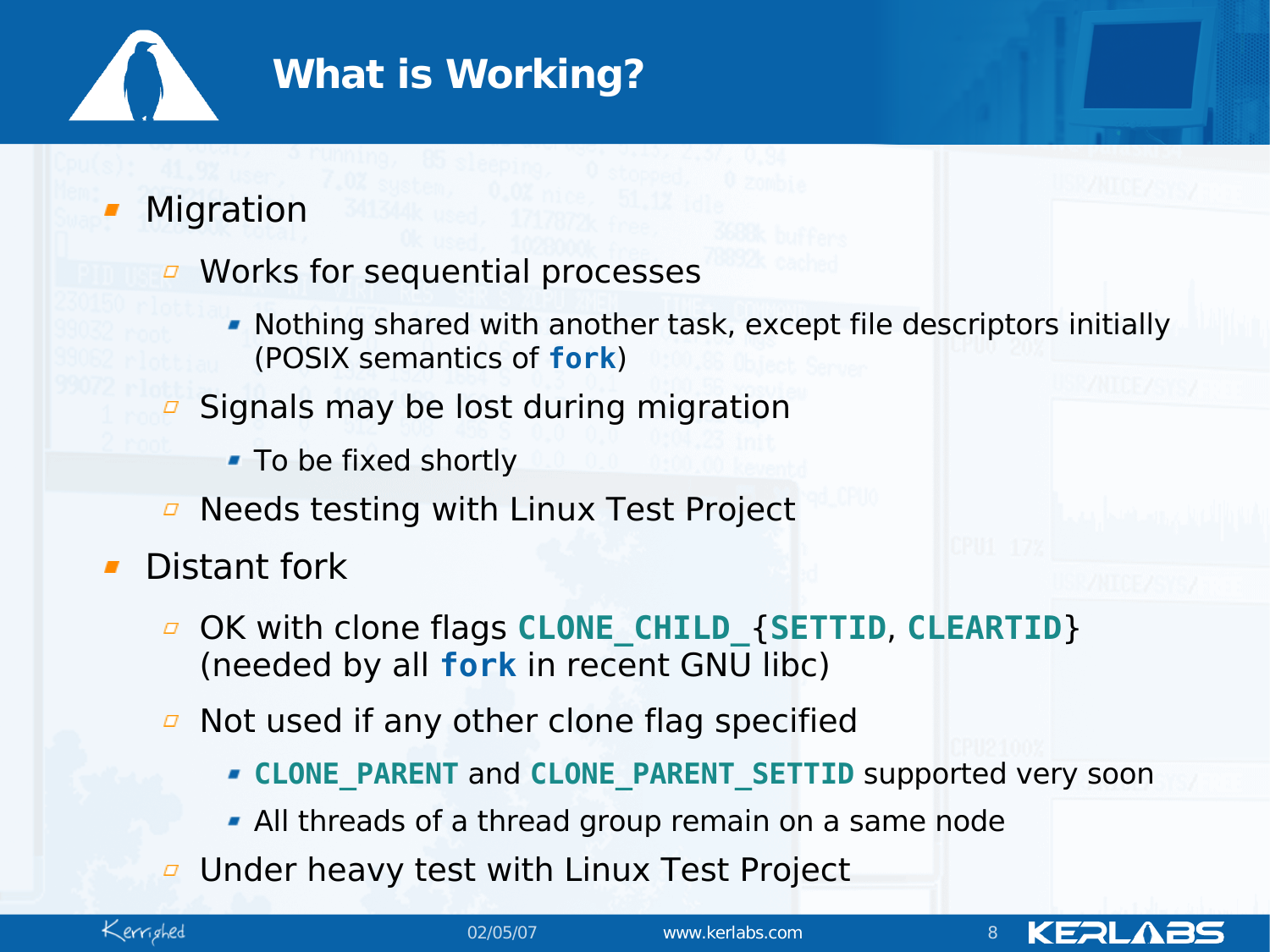

- **Still not working** 
	- **D** Who tried to make it work?
- Roadmap (sequential processes only, no communication)  $\blacksquare$ 
	- **Alpha version shortly (february, march)** 
		- No pid reservation: restart may fail if pid is reused!
	- Beta version during the summer  $\Box$ 
		- **PID reservation as long as checkpoints remain valid**
	- Robust in november 2007



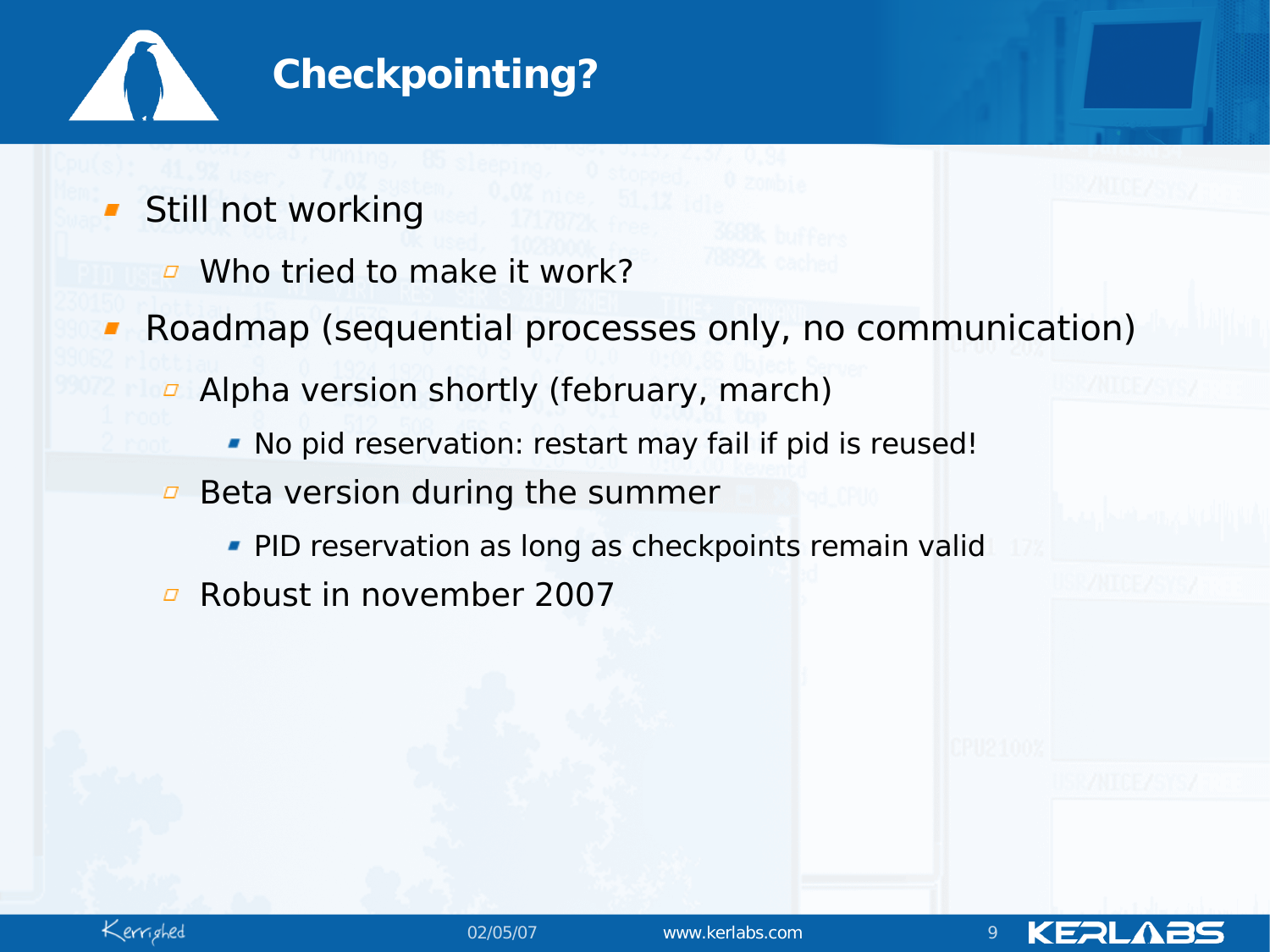

## **Checkpointing: What is Needed?**

- Container support for checkpointing would be great :-)
- IO linker functions already do a similar job...
- Persistent storage for reserved PIDs
	- □ Security?
- File system support (not for november 2007)
	- File versioning  $\varpi$
	- Stable storage  $\varpi$ 
		- **Checkpoints**
		- Set of reserved PIDs
- Suggestions?



KERL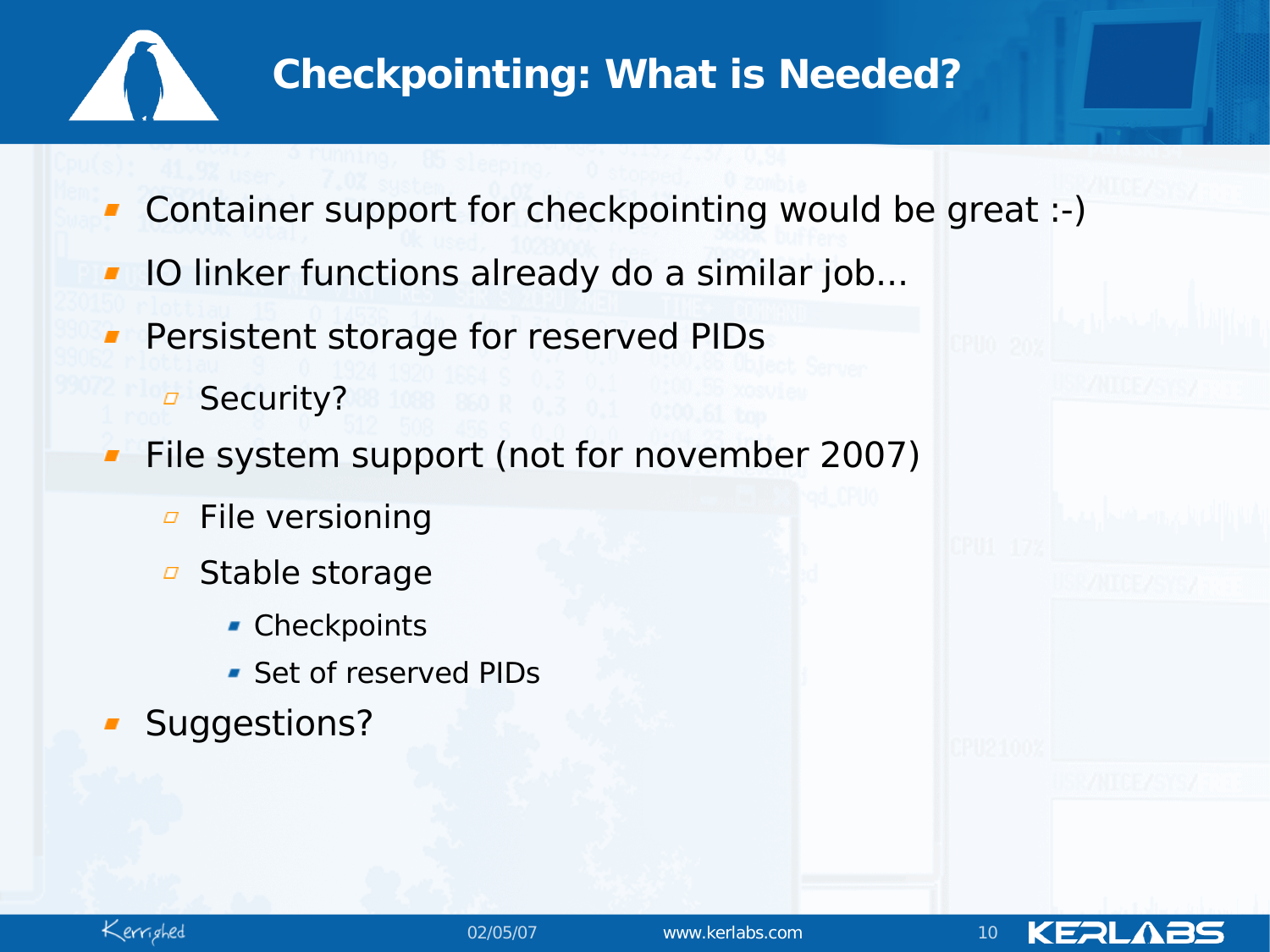

## **Outline**



- Migration, Distant fork, Checkpoint (EPM)
	- **J** What is working?
	- Making limitations safe  $\varpi$
- **System containers**
- Global scheduler  $\blacksquare$
- Directions to investigate, but when?  $\blacksquare$
- Porting issues
- Summarizing timeline





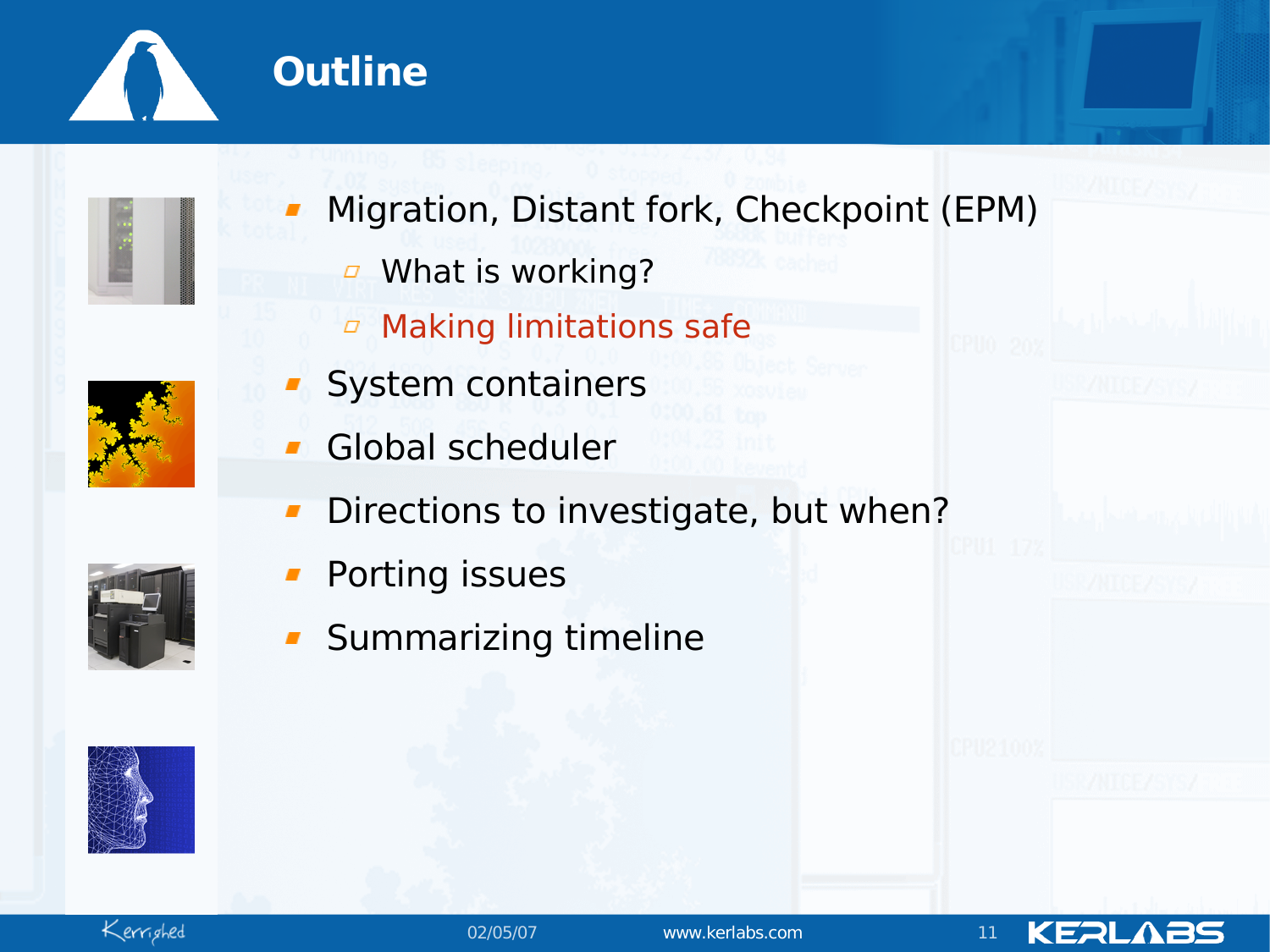

## **Making Limitations Safe**



Clone flags easy to check at task creation, but after?



- Ex: disable migration of a process whose parent  $\varpi$ does not have a children ctnr object
- Ex: disable migration of a process being ptraced  $\varpi$
- **2** generic mechanisms
	- **krg\_cap\_unavailable\*** capability arrays
	- **krg\_action\_\*** functions family





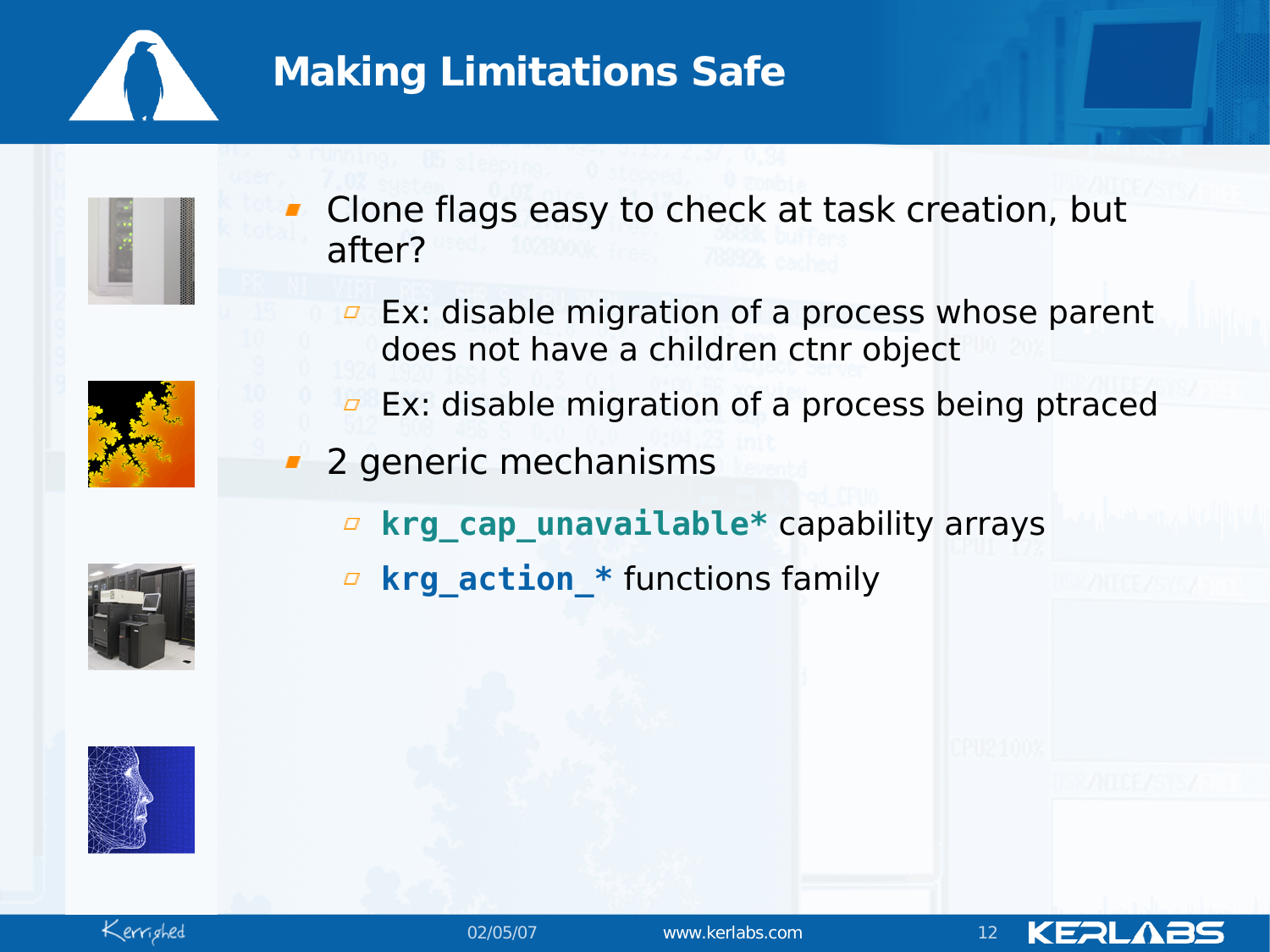

# **krg\_cap\_unavailable Capability Array**

- One array per task
- $\blacksquare$  Inherited at fork
- One counter for each capability
	- $\overline{P}$  Ex: # of inheritable objects used that prevent from using cap

```
sys_open()
{
      ...
      if (\sqrt{*} special file */)
            \gamma^* Disable migration since it would break access to the file \gammaatomic inc(&current->krg cap unavailable[CAP CAN MIGRATE]);
      ...
}
sys_close()
{
      ...
      if (... /* special file */)
            \gamma^* Closing the special file does not prevent migration anymore \gammaatomic dec(&current->krg cap unavailable[CAP CAN MIGRATE]);
}
```
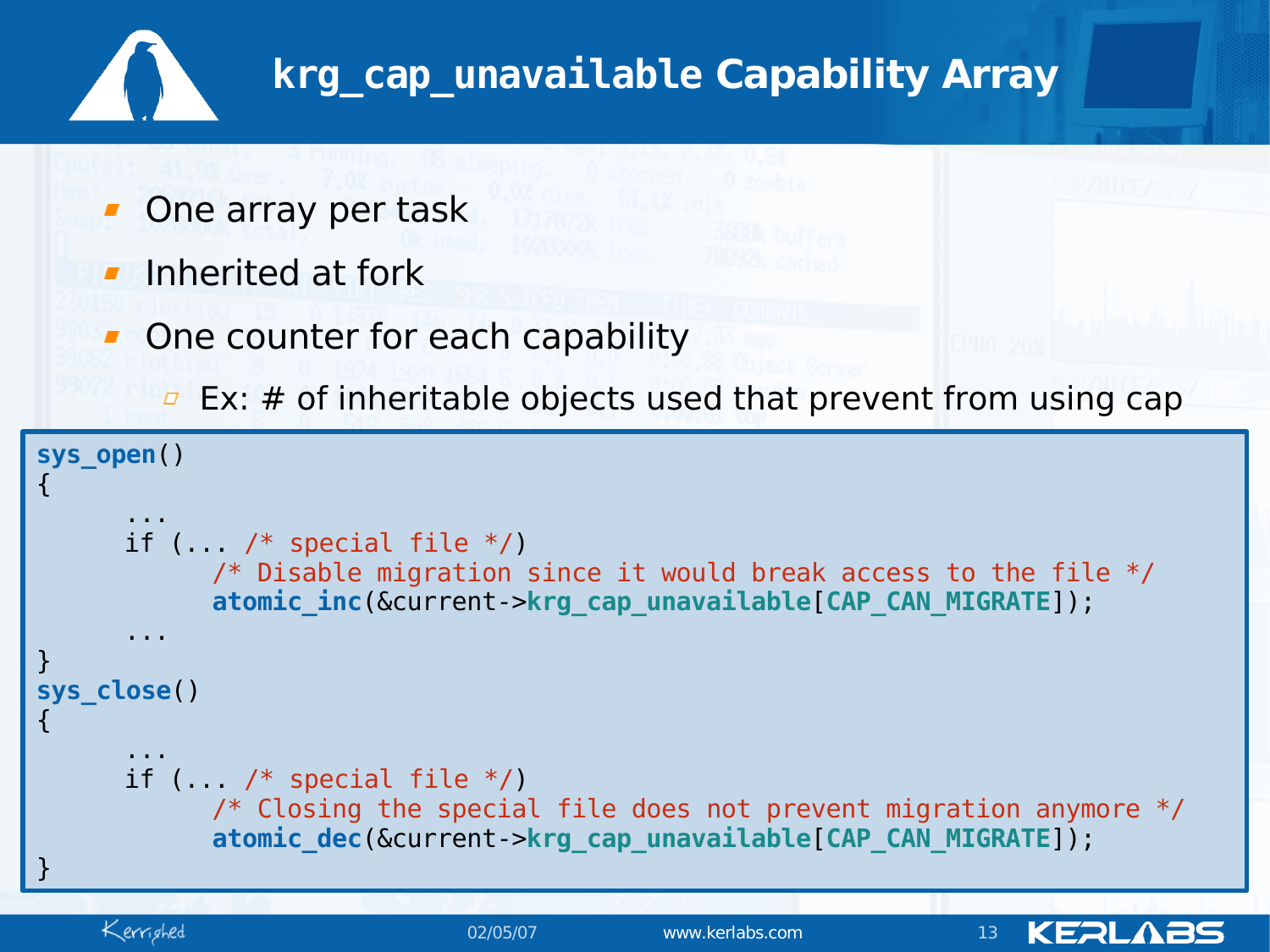```
krg_cap_unavailable_private Capability
              Array
    F Similar to krg cap unvailable, but not inherited at fork
       E Ex: giving system ctnr objects to processes is a per process
          decision
copy_process()
\{struct task_struct *p; /* New task */
     ...
     if (!p->task_ctnr)
           /* Disable parent migration since p could not notify it at exit */
           atomic_inc(&p->parent->
                         krg_cap_unavailable_private[CAP_CAN_MIGRATE]);
     ...
     if (!p->parent->children_ctnr)
           /* Disable migration since p could not notify parent at exit */
           atomic_inc(&p->krg_cap_unavailable_private[CAP_CAN_MIGRATE]);
     ...
     if (!p->children_ctnr)
           /* Disable distant fork since child could not notify p at exit */
           atomic_inc(&p->krg_cap_unavailable_private[CAP_DISTANT_FORK]);
     ...
}
```
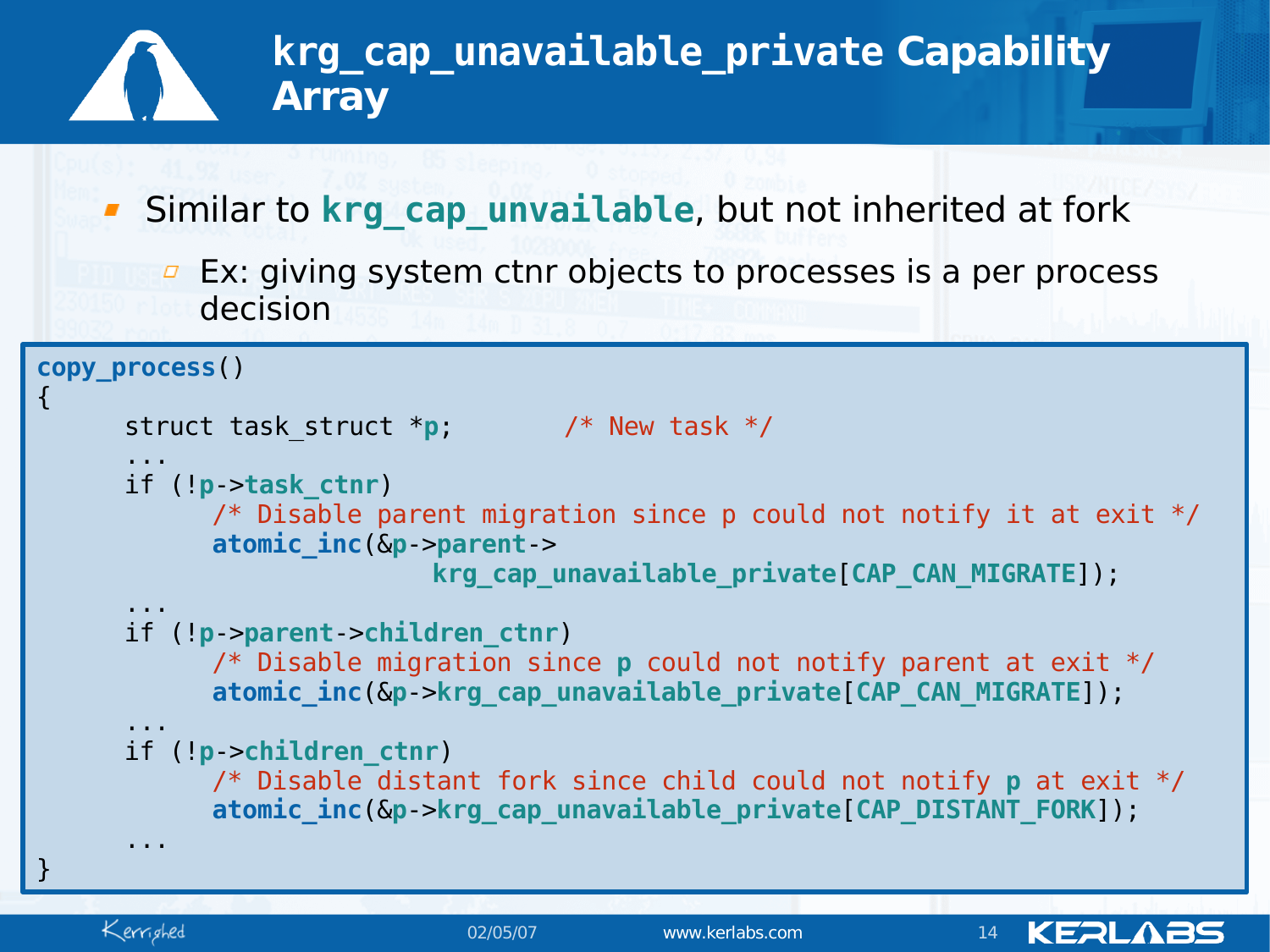## **krg\_action\_\* Family (built on top of krg\_cap\_unvailable)**

```
#include <epm/action.h>
```

```
typedef enum {
   EPM_NO_ACTION,
  EPM_MIGRATE,
   EPM_REMOTE_CLONE,
  EPM_CHECKPOINT,
   EPM ACTION MAX \prime * Always in last position */
} krg_epm_action_t;
```
 $\mathcal{V}^*$  Disable action, if not one already in progress  $\mathcal{V}$ int **krg\_action\_disable**(struct task\_struct \***task**, krg\_epm\_action\_t **action**); /\* Re-enable action \*/ int **krg\_action\_enable**(struct task\_struct \***task**, krg\_epm\_action\_t **action**);

/\* Start action if not disabled \*/ int **krg\_action\_start**(struct task\_struct \***task**, krg\_epm\_action\_t **action**); /\* Notify action end \*/ int **krg\_action\_stop**(struct task\_struct \***task**, krg\_epm\_action\_t **action**);

- **Non-blocking, can be nested**
- **Result != 0 means "Abort or do something else!"**

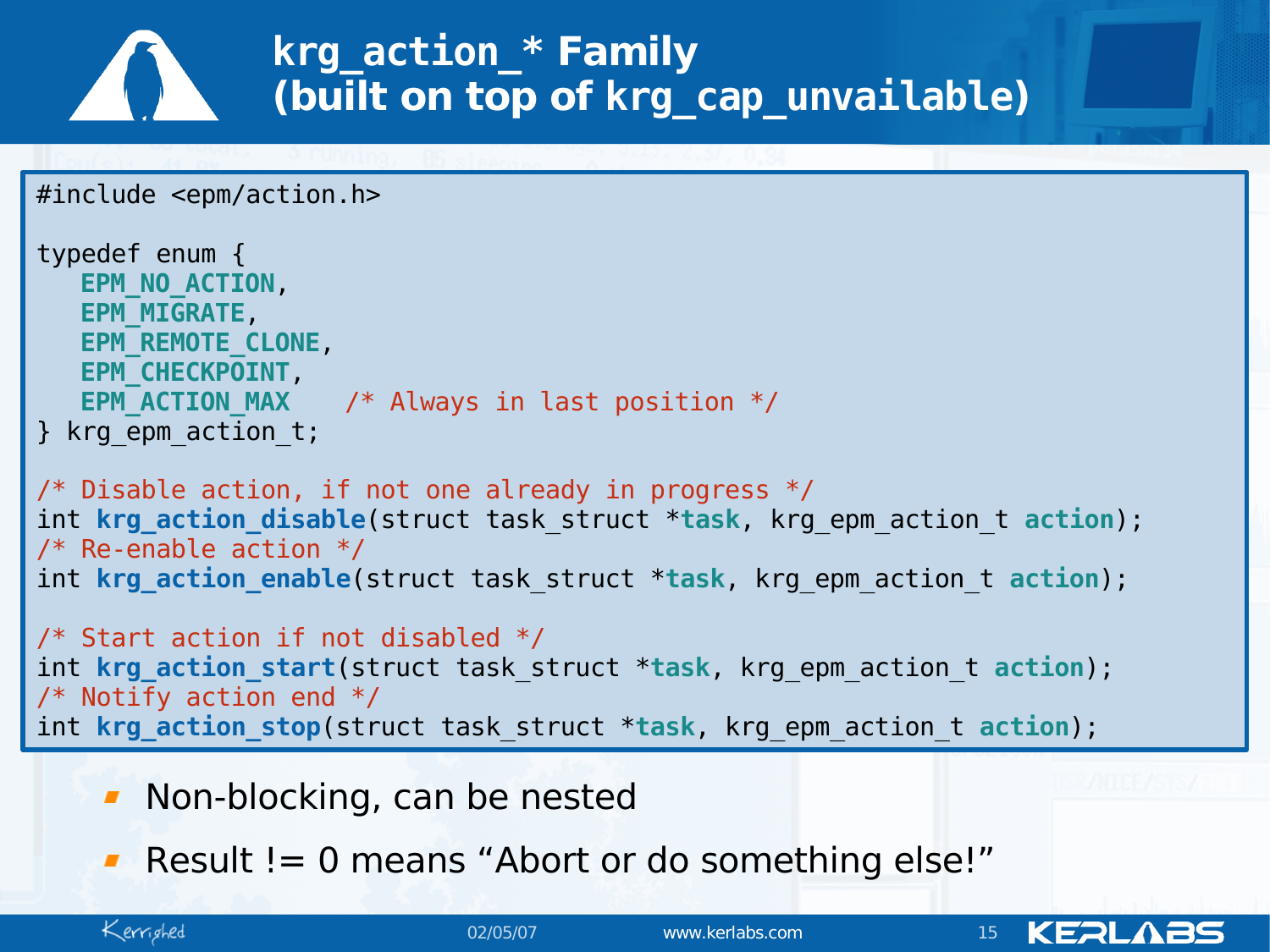





- Migration, Distant fork, Checkpoint (EPM)
- System containers  $\blacksquare$
- Global scheduler  $\blacksquare$
- Directions to investigate, but when?  $\blacksquare$ 
	- Porting issues  $\blacksquare$
	- Summarizing timeline $\blacksquare$









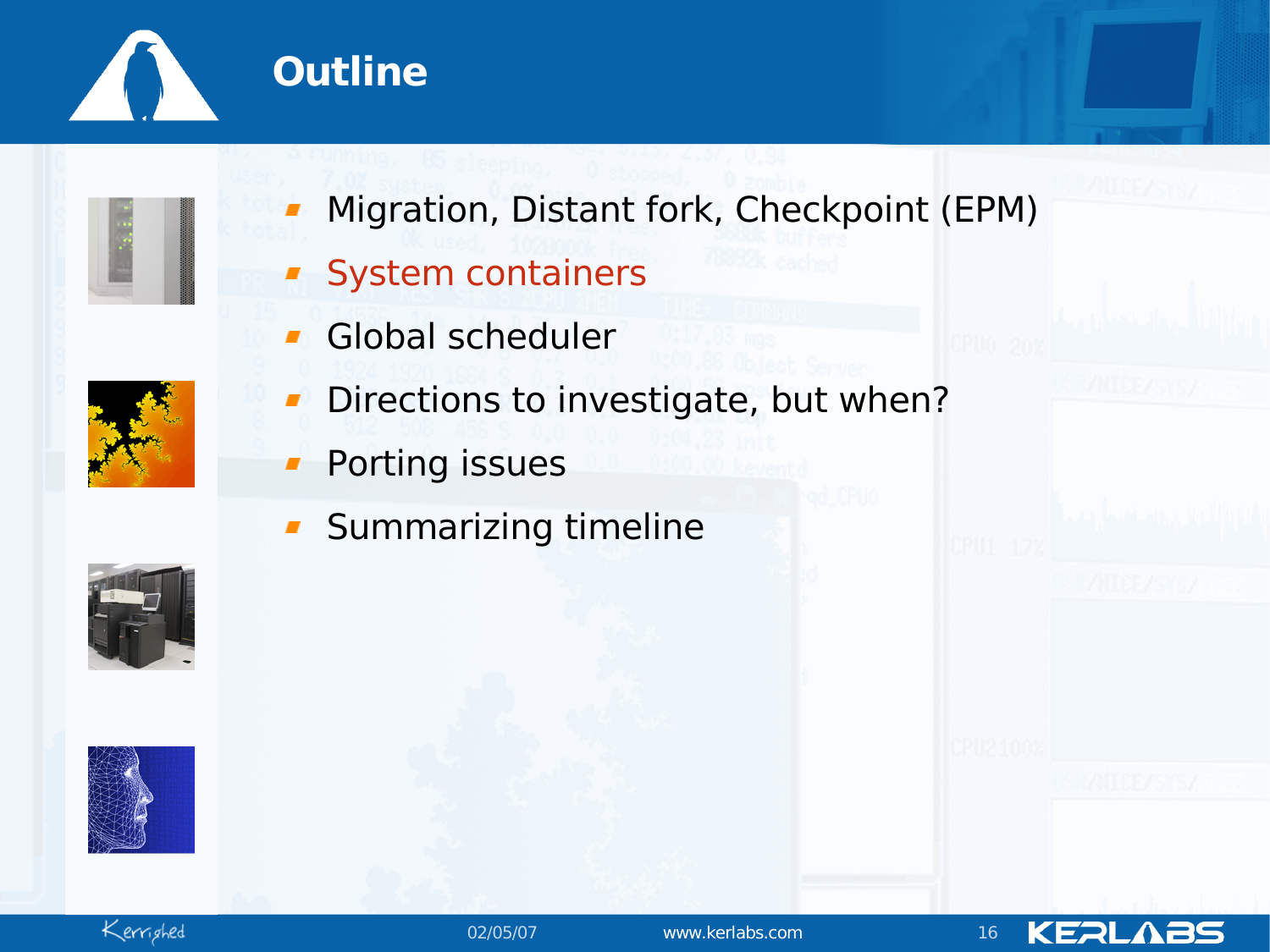

### **System Containers: Tasks**

- Objects are facultative for any task, but EPM actions on a task need the task being attached to all containers
	- Not created for local PIDs and kernel-created kernel threads  $\Box$
- PID container
	- Object <-> PID, lazy creation  $\Box$
	- **PID allocation and recycling**
	- May provide PID location in the future  $\varpi$
	- Implementation may change
- **Task container** 
	- Object <-> PID, facultative
	- Share fields of a task\_struct  $\varpi$ 
		- **-** Remote child reaping
	- PID Location (to be transferred elsewhere) $\varpi$



02/05/07 www.kerlabs.com 17

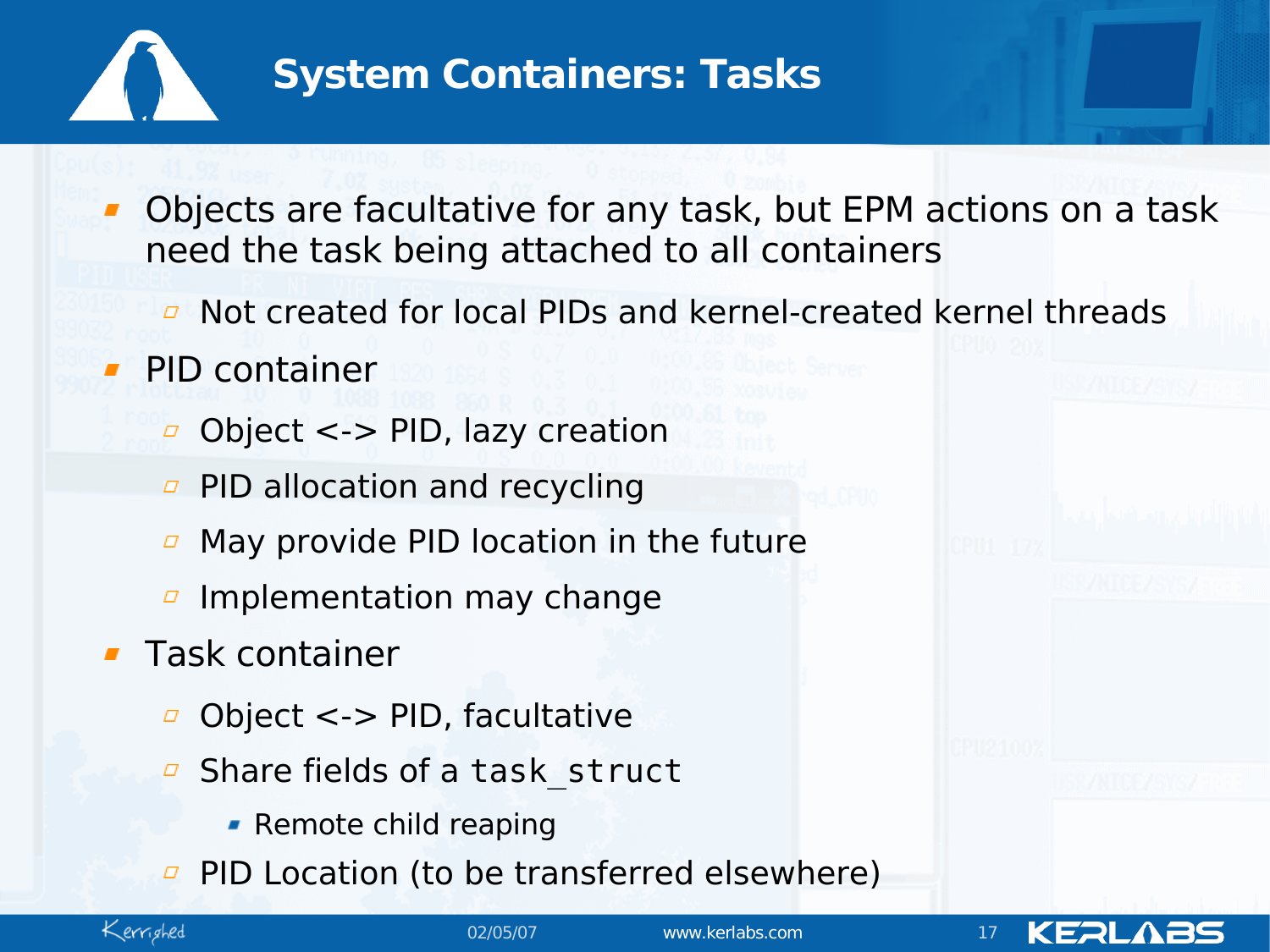

## **System Containers: Signals**

#### signal struct container

- Object <-> TGID, facultative, depends on Task ctnr objects
- *<u></u>* Share a signal struct
	- **Provide parent with process resource usage at child's exit**
	- Will allow distributed threads to share signals

#### sighand struct container

- Object <-> custom unique ID, facultative, depends on Task ctnr objects
- Share signal handlers
	- Will allow distributed tasks to share signal handlers



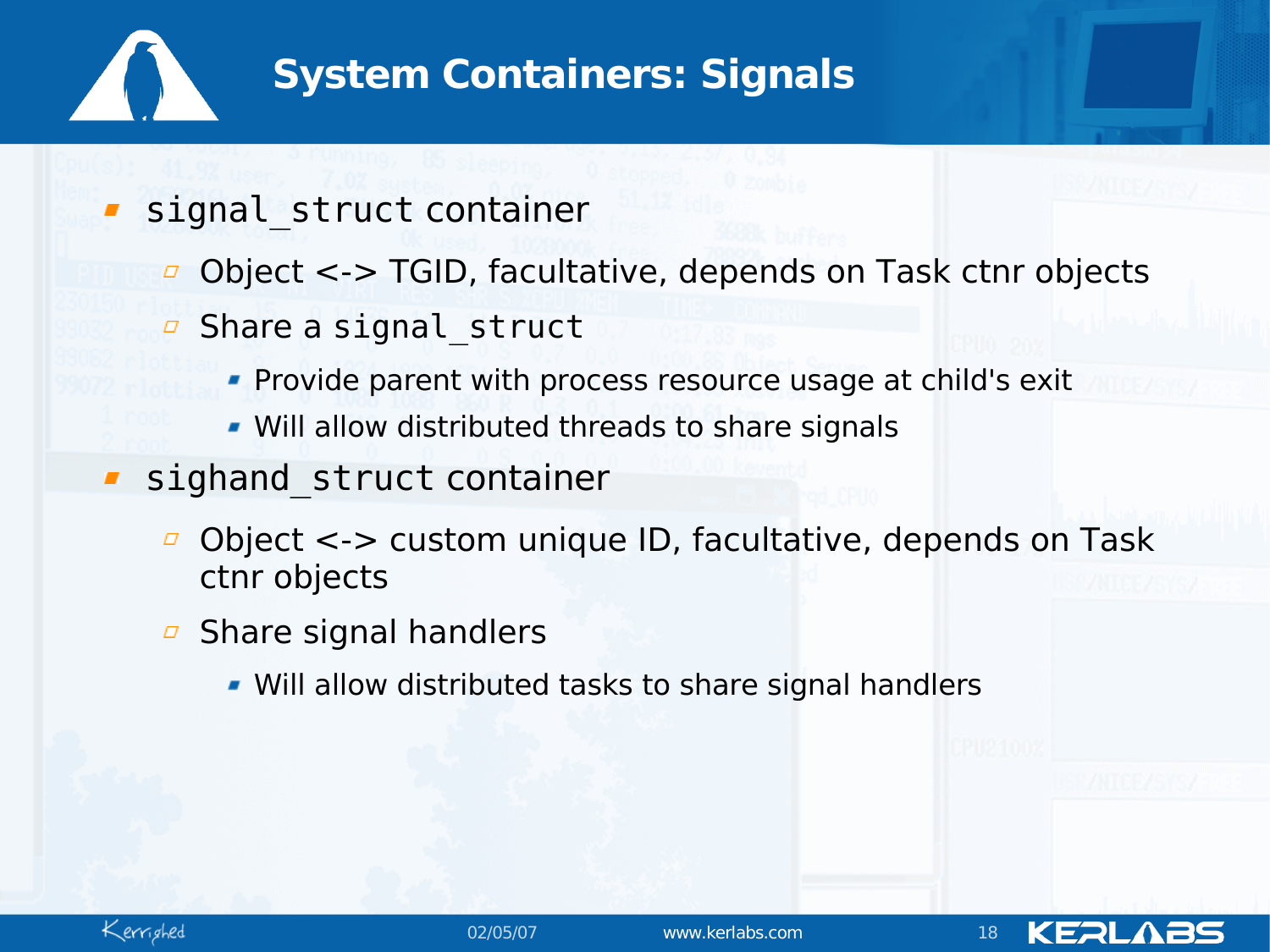

- Object <-> TGID, facultative, depends on Task ctnr objects
- Reparent children to remaining threads of a thread group
- Know who is parent without making exit unscalable
	- $\sigma$  Children list of a thread group rather than one for each thread
	- **parent**, **real\_parent**, and **real\_parent\_tgid** fields of task ctnr objects need not being always up to date

 $\gamma^*$  Lock children ctnr object of parent, and get up to date real parent TGID  $\gamma$ /\* Result == NULL => no need to unlock  $*/$  $\gamma^*$  Must be used on a live task (not reaped yet)  $\gamma$ struct children\_ctnr\_object \***kh\_parent\_children\_writelock**( struct task\_struct \***child**, pid\_t \***real\_parent\_tgid**);

/\* Can be used on a dead task (**real\_parent\_tgid** will point to 0) \*/ struct children\_ctnr\_object \***kh\_parent\_children\_readlock**( struct task struct \*child, pid t \*real\_parent\_tgid);

void **kh\_children\_unlock**(pid\_t **tgid**);

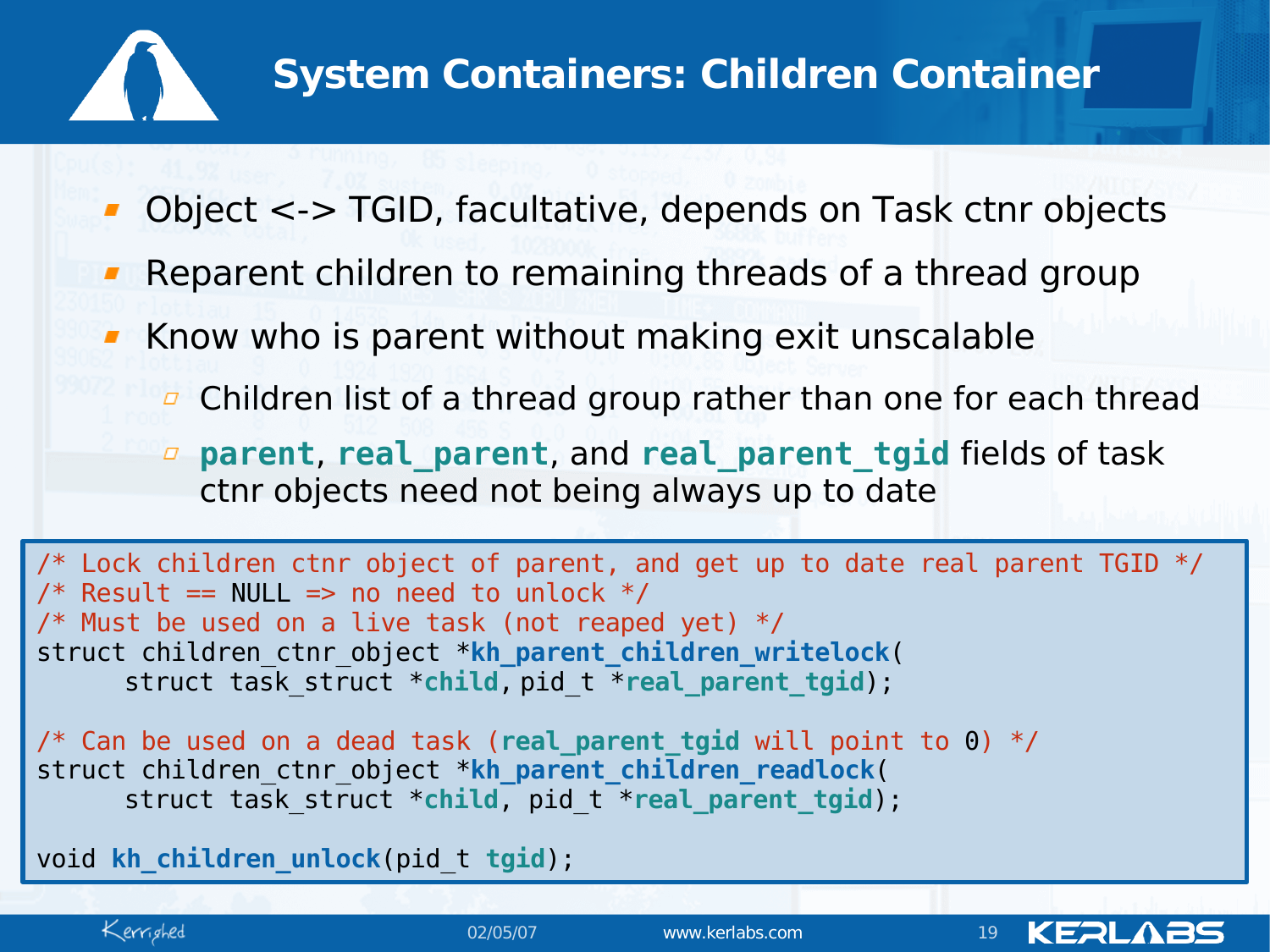

### **Future System Containers**

#### Pgrp container

- Object <-> PGID (subset of TGIDs having existed so far)  $\Box$
- Know which nodes a process group spans  $\varpi$
- POSIX compliant job control  $\varpi$ 
	- Detect orphaned process groups and send them SIGHUP+SIGCONT if this results from a process death
- Support syscall **setpgid**  $\Box$
- **Thread group container** 
	- Object <-> TGID  $\varpi$
	- Know the PIDs of all threads in a distributed thread group  $\Box$
	- Ease reparenting of children when a thread exits  $\varpi$
	- Support wait syscalls family with distributed thread groups
- user struct container, group info container

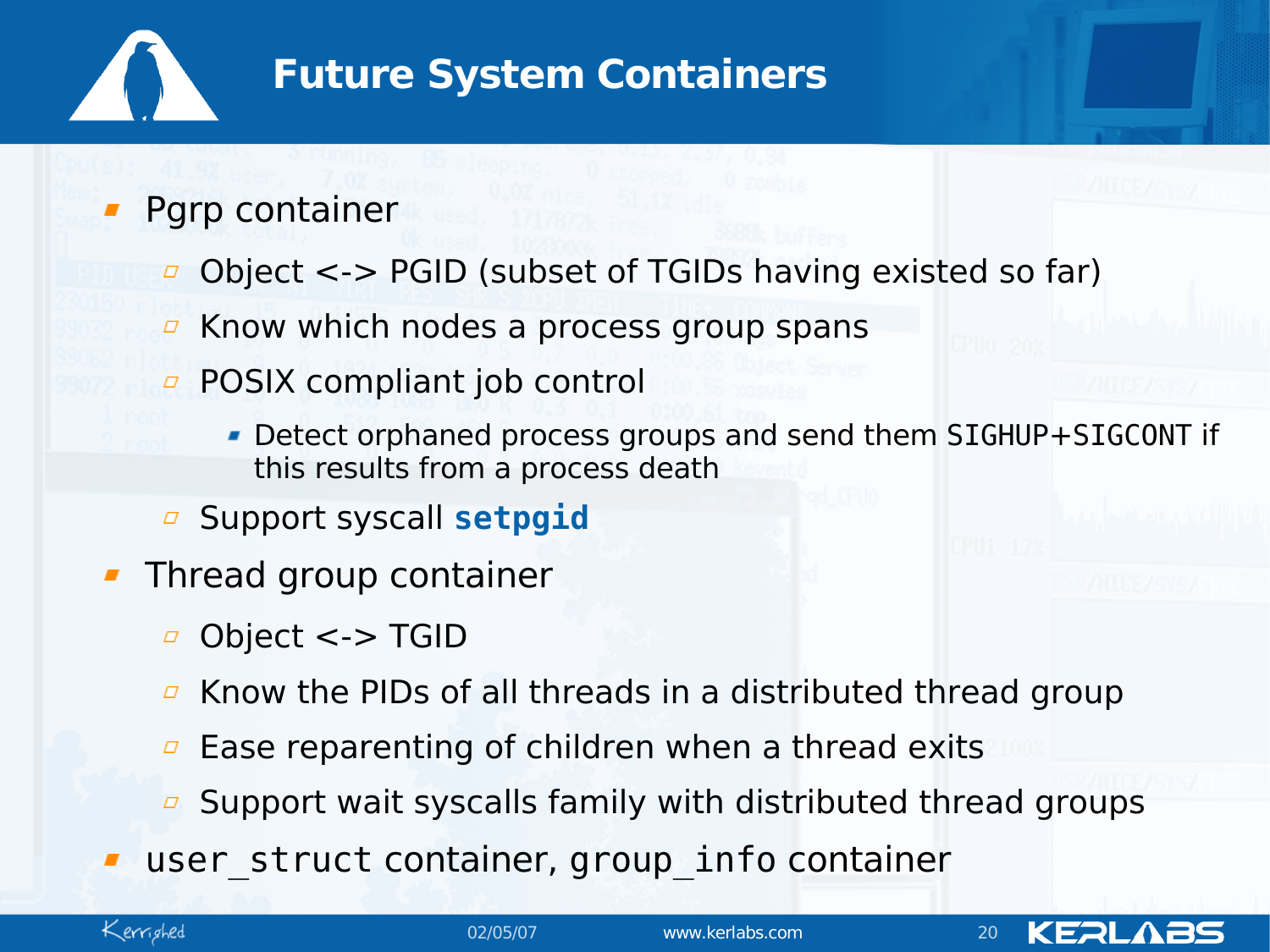



- Migration, Distant fork, Checkpoint (EPM)
- System containers  $\blacksquare$
- **Global scheduler**
- Directions to investigate, but when?  $\blacksquare$ 
	- Porting issues  $\blacksquare$
	- Summarizing timeline $\blacksquare$







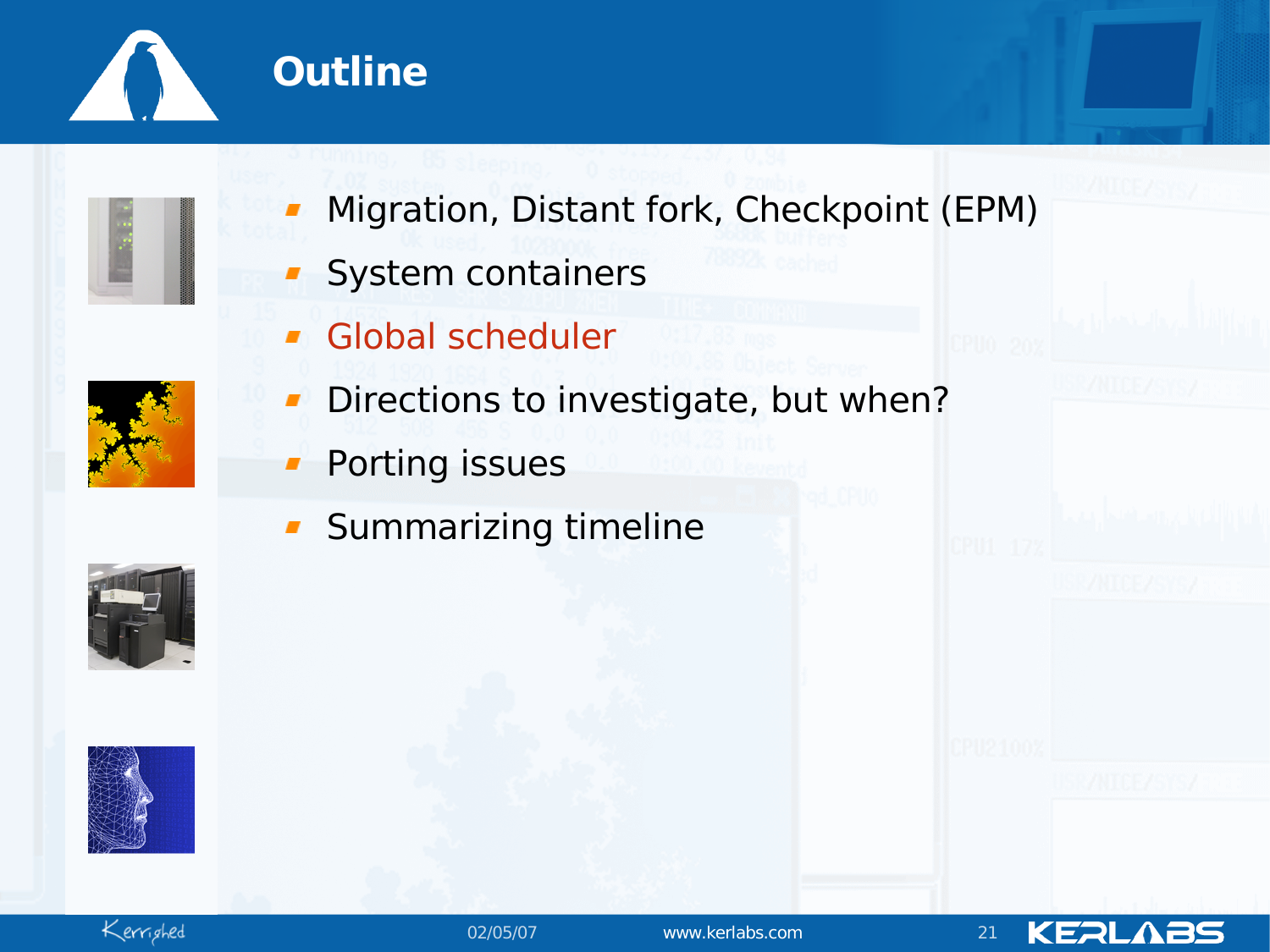# **Global Scheduler Architecture**

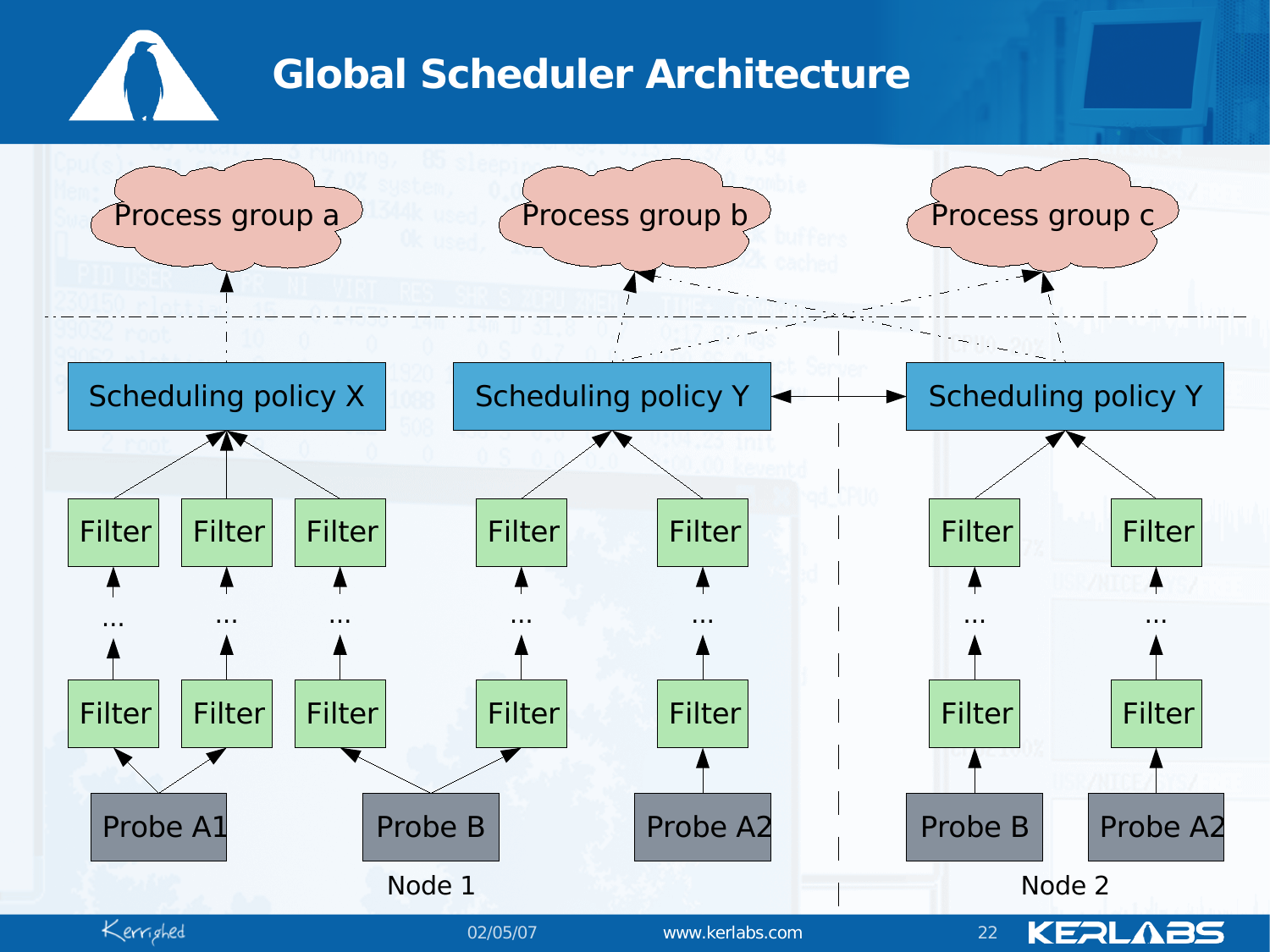

**Configfs** 

*a* Quoting Linux documentation:

"configfs is a ram-based filesystem that provides the converse of sysfs's functionality. Where sysfs is a filesystem-based view of kernel objects, configfs is a filesystem-based manager of kernel objects, or *config\_items*. "

- $\Box$  mkdir -> create a config item
- read/write -> see/set config item attributes  $\varpi$
- symlink -> aggregate config items from different subtrees
- Map scheduler component connections to configfs operations
- Background work...



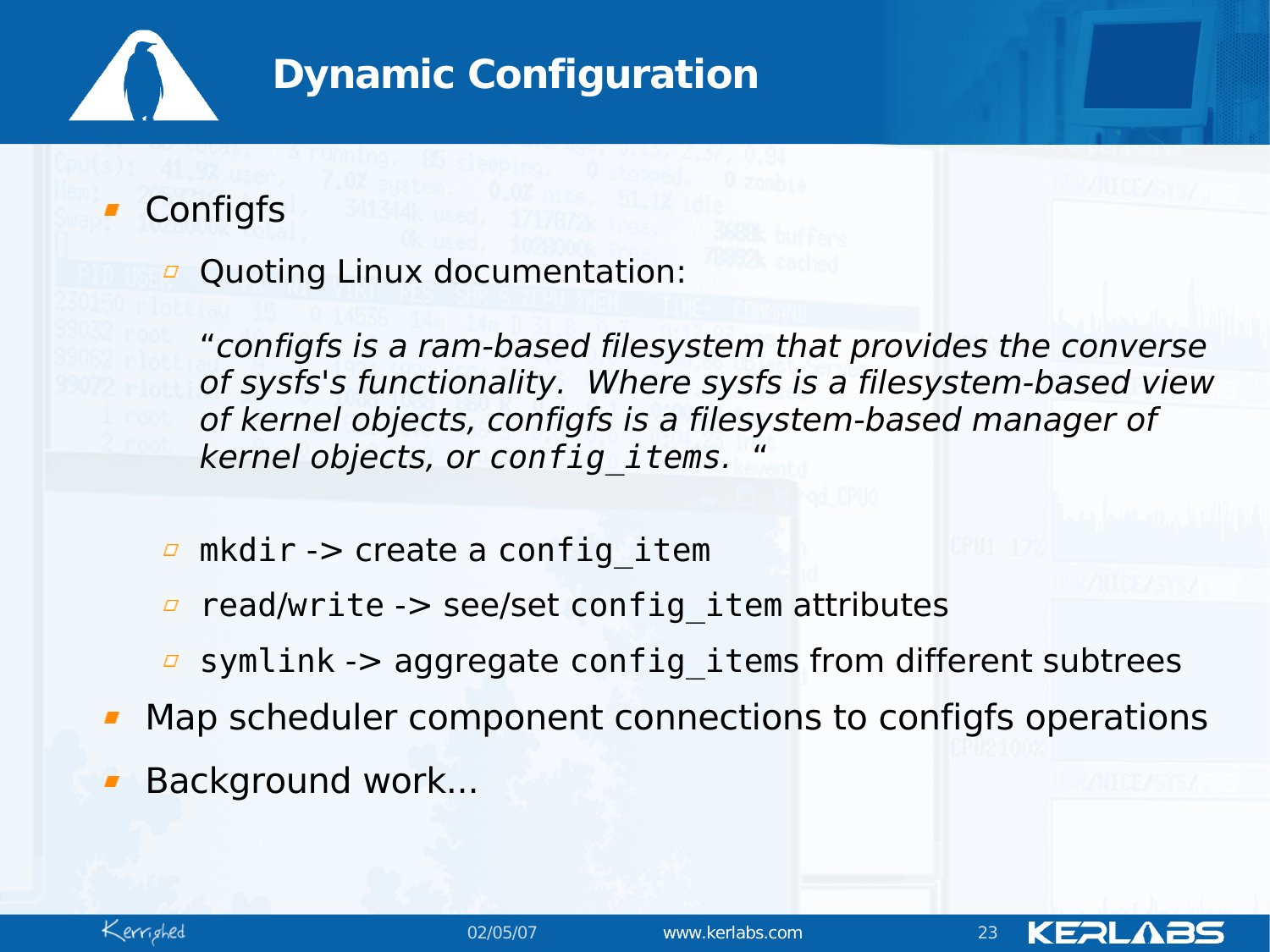



- System containers  $\blacksquare$
- Global scheduler  $\blacksquare$
- 
- Directions to investigate, but when?  $\blacksquare$
- Porting issues  $\blacksquare$
- Summarizing timeline $\blacksquare$









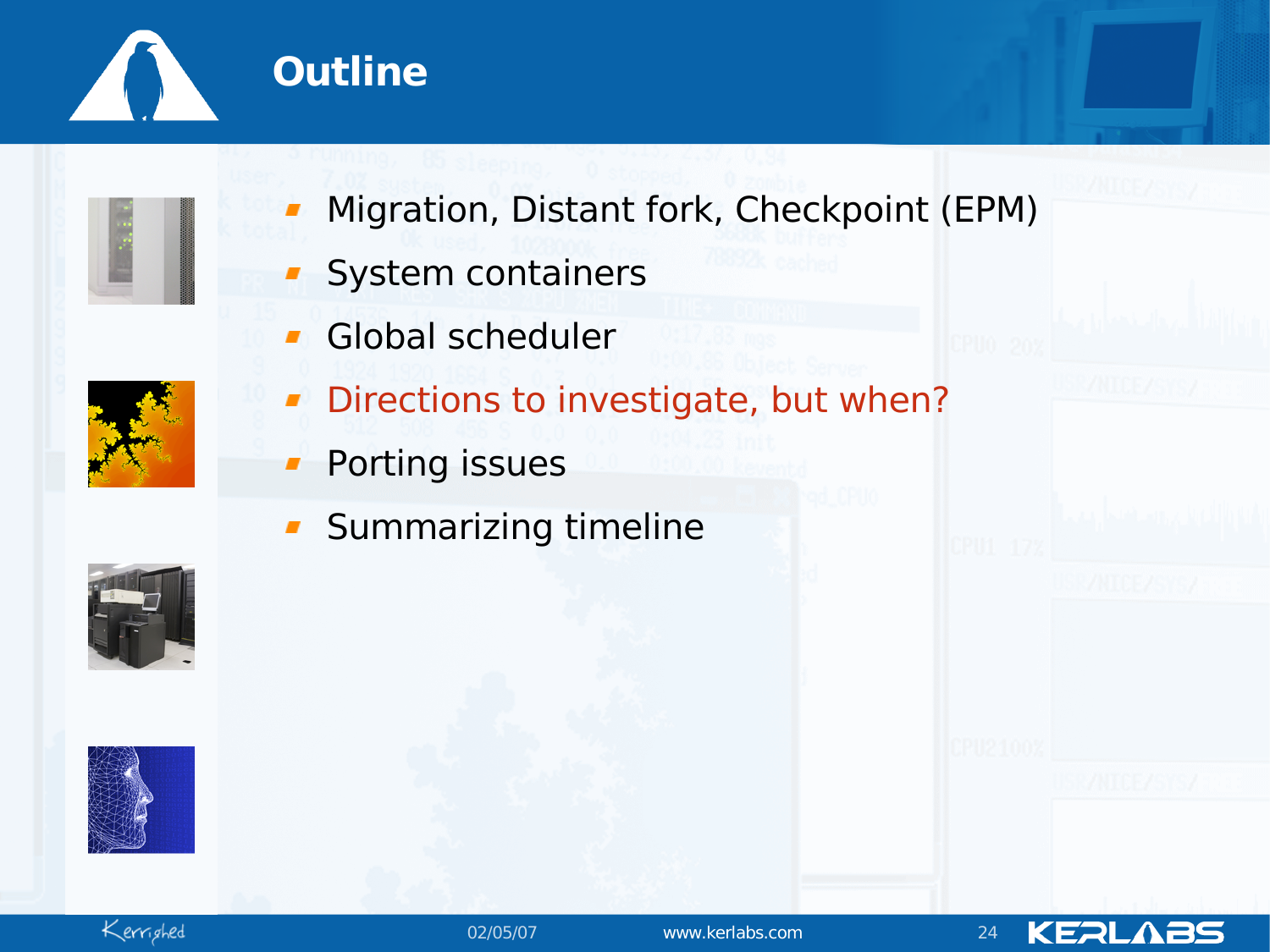

Consistent time management

- *a* Wallclocks, jiffies
- Distributed threads  $\mathbf{r}$ 
	- Distant fork must support **CLONE\_THREAD**, **CLONE\_VM**, **CLONE\_SIGHAND**, **CLONE\_SETTLS**, **CLONE\_FILES**, **CLONE\_FS**, **CLONE\_SYSVSEM**
- Remote **ptrace**
	- Manage parent  $!=$  real parent, one or both remote  $\Box$
	- $\overline{P}$  Access to the VM of a remote task



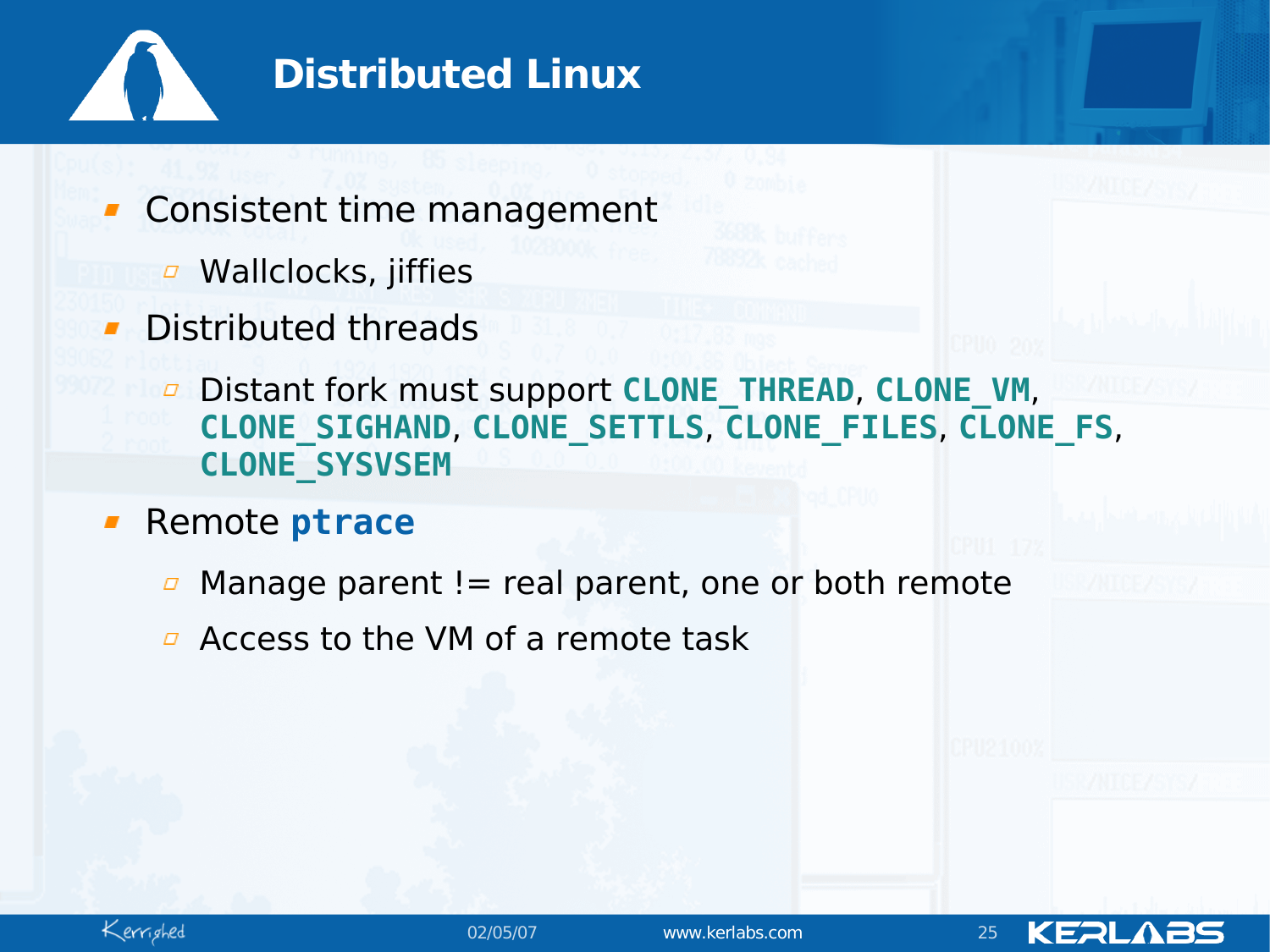

### **Enhancements to Kerrighed**

Application fault tolerance

- **Parallel checkpointing/restart**
- High availability for applications  $\varpi$
- User-level API to customize / optimize fault tolerance  $\varpi$
- **Multi-localized tasks** 
	- Improve SSI performance by keeping operations local  $\varpi$
	- Init, already in some way  $\varpi$ 
		- Orphaned children reaping remains local as much as possible
	- Servers
		- apache, inetd, nscd



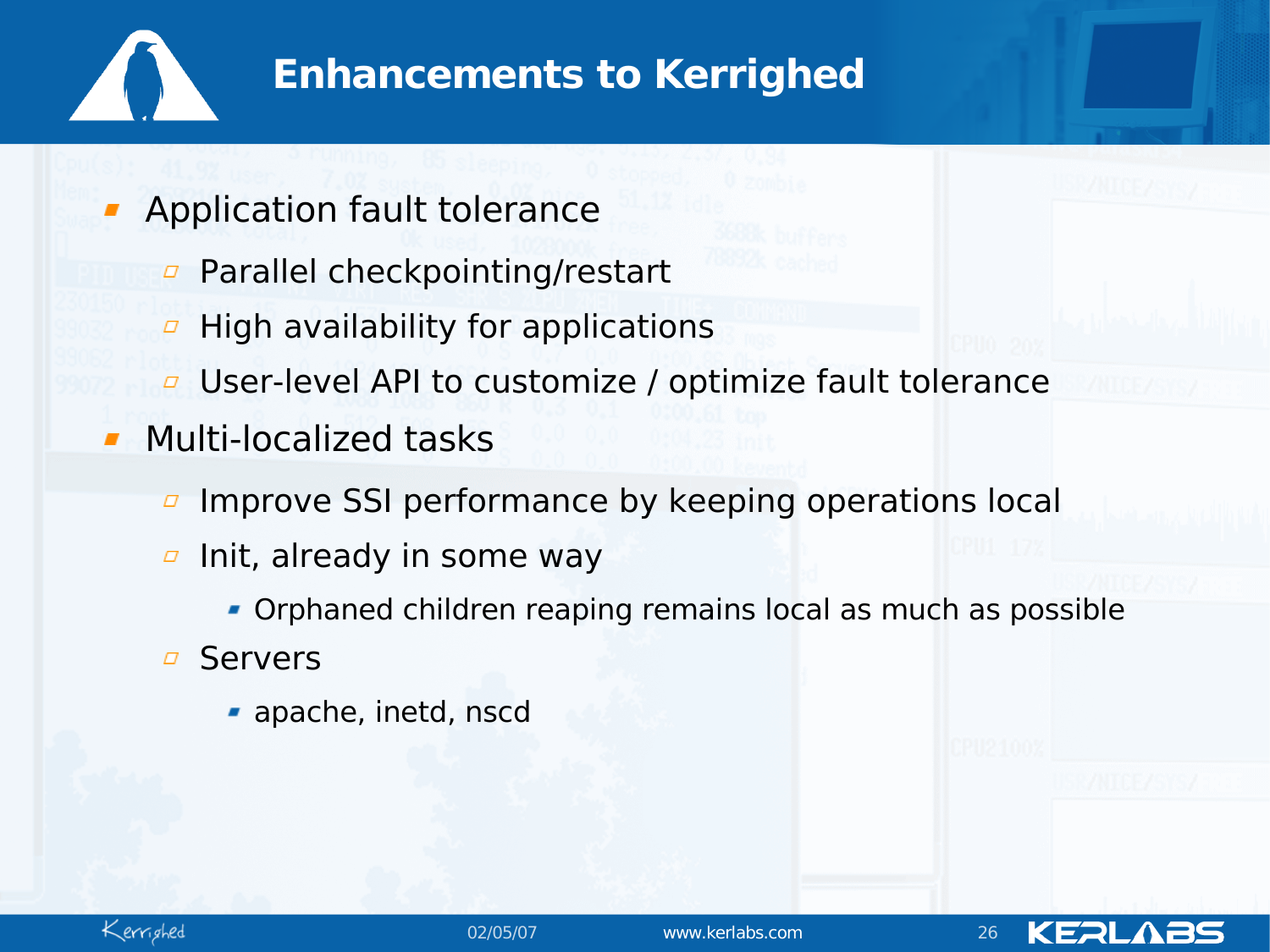





- Migration, Distant fork, Checkpoint (EPM)
- System containers  $\blacksquare$
- Global scheduler  $\blacksquare$
- 
- Directions to investigate, but when?  $\blacksquare$
- **Porting issues**
- Summarizing timeline $\blacksquare$







**KERLABS**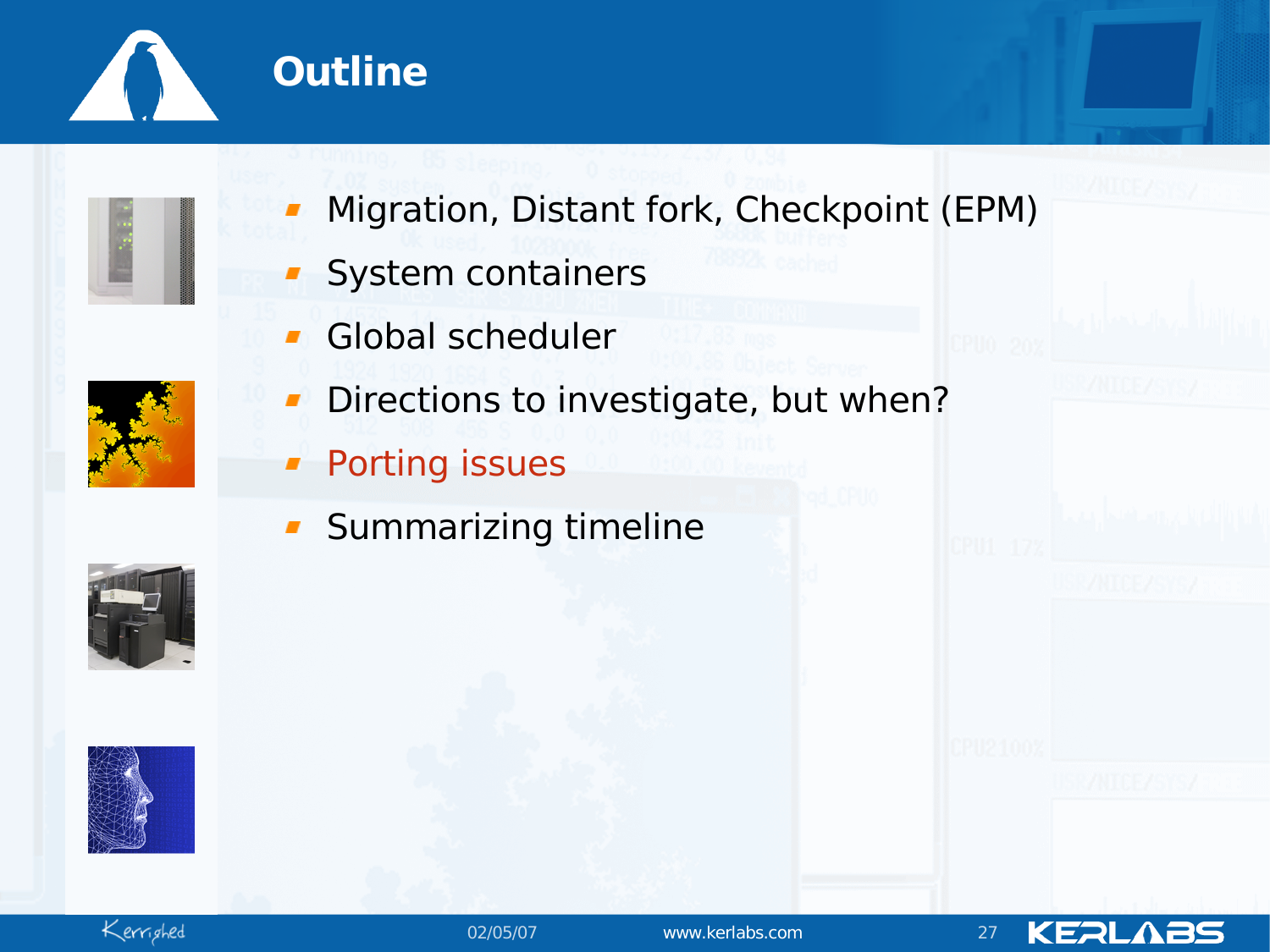

- Probably Linux 2.6.20
- **Namespaces (vservers)** 
	- **PID allocation, IPC, ...**
- New clone flags
	- **CLONE\_NEWUTS**, **CLONE\_NEWIPC**
- **unshare** system call  $\blacksquare$
- Track changes in task\_struct for EPM
- New task flags
	- Find place for the 5 Kerrighed flags  $\varpi$ 
		- **PF\_MIGRATING**, **PF\_CHECKPOINTING**, **PF\_DISTANT\_FORKING**, **PF\_AWAY**, **PF\_EXIT\_NOTIFYING**
		- New **krg\_flags** field?



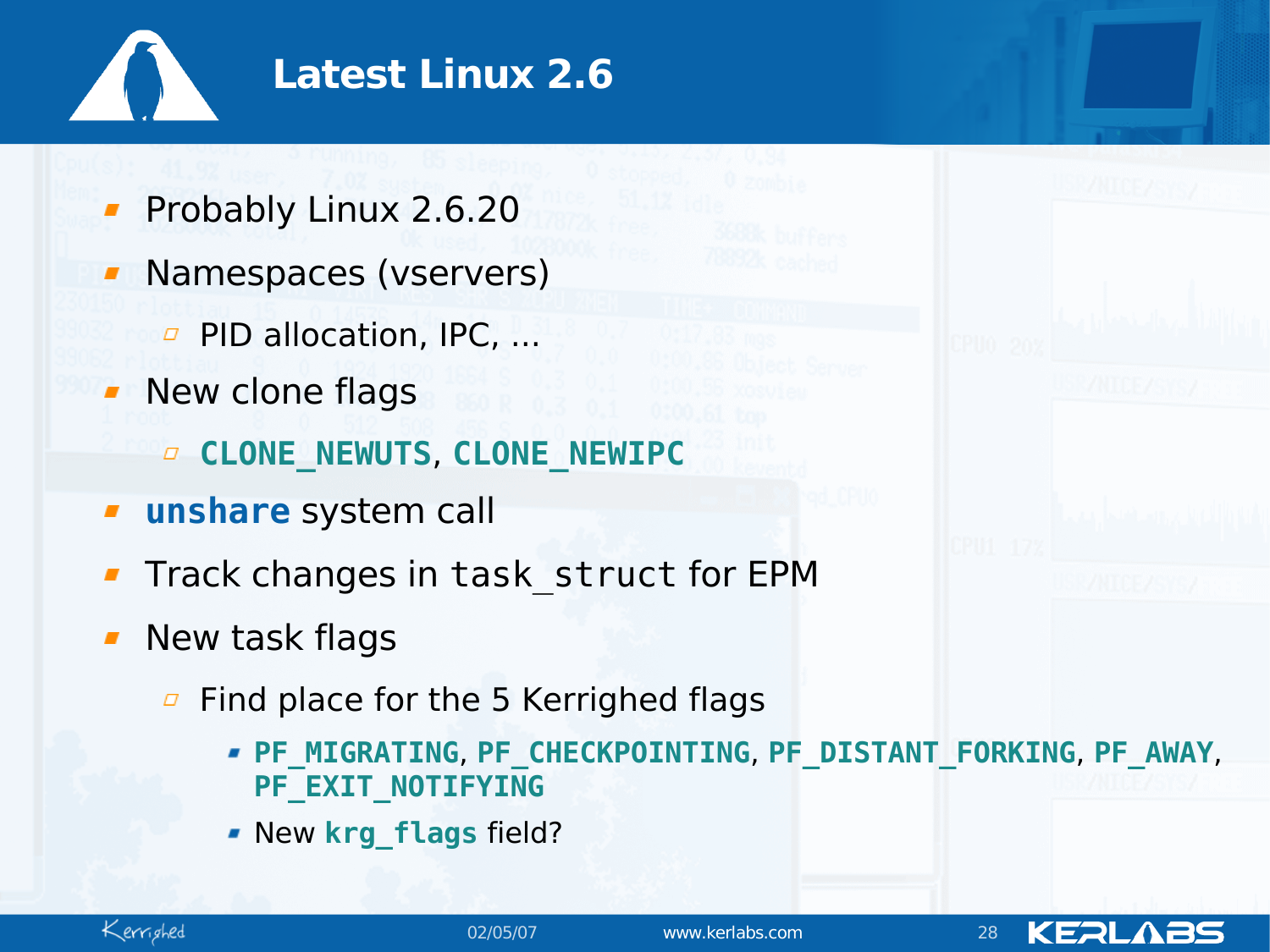

- PROC "prepared"
- **FRM** "half-prepared"
	- Real big issue is robust error handling  $\varpi$
- PROCFS to be rewritten(!)
- SCHEDULER easy to port in its current status  $\blacksquare$
- Nothing tested yet!  $\blacksquare$
- My own philosophy  $\blacksquare$ 
	- Better have deadlocks than hidden race conditions $\varpi$



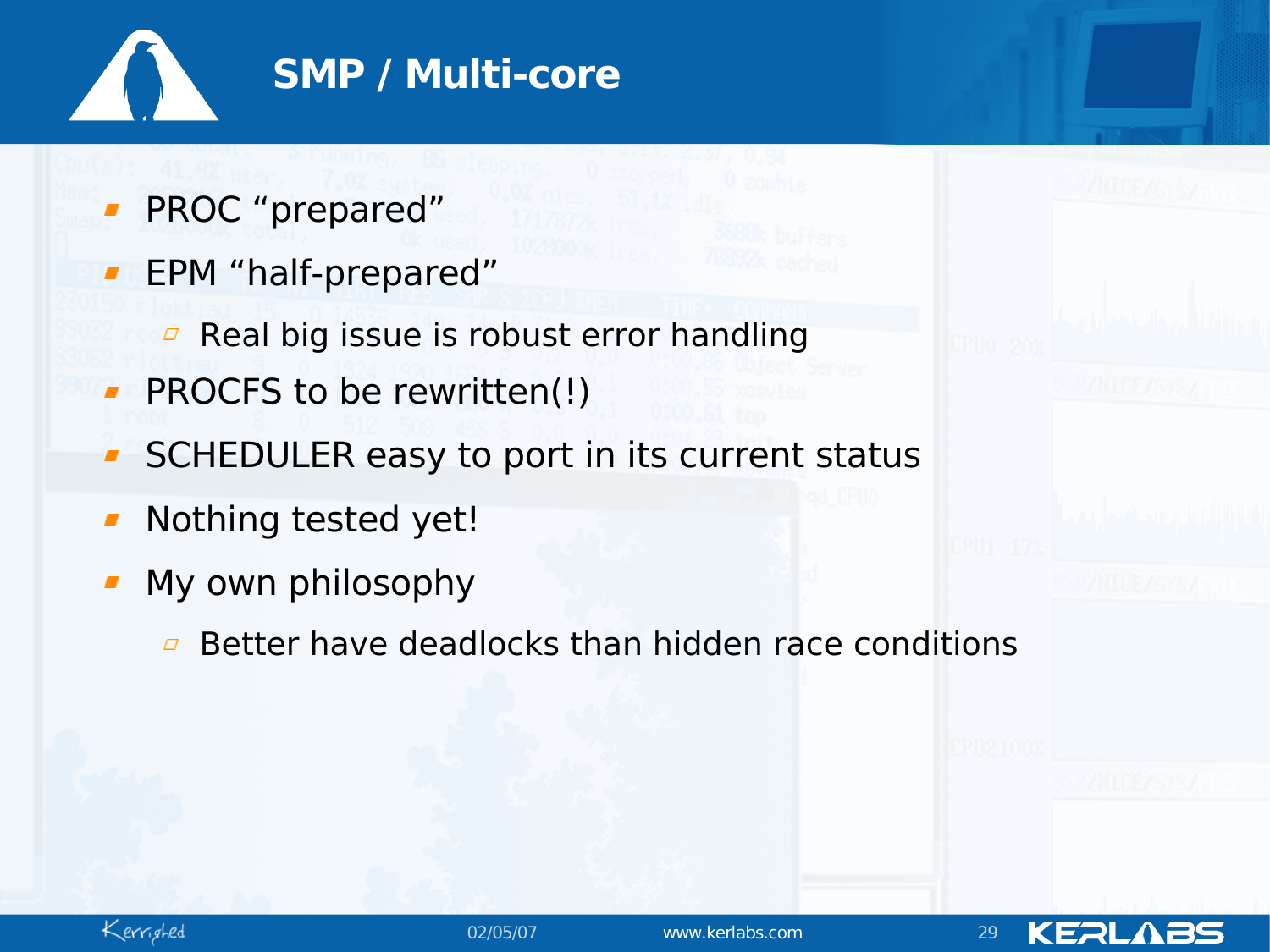

- In process management, only a matter for EPM
- Kerrighed signal
	- Arch-independent Kerrighed code that hooks in vanilla Linux  $\Box$ arch-dependent code
- Export/import of Arch-specific task state
	- Already written, but did someone test?  $\Box$
- 32 bits compatibility for Kerrighed syscalls (ioctls)